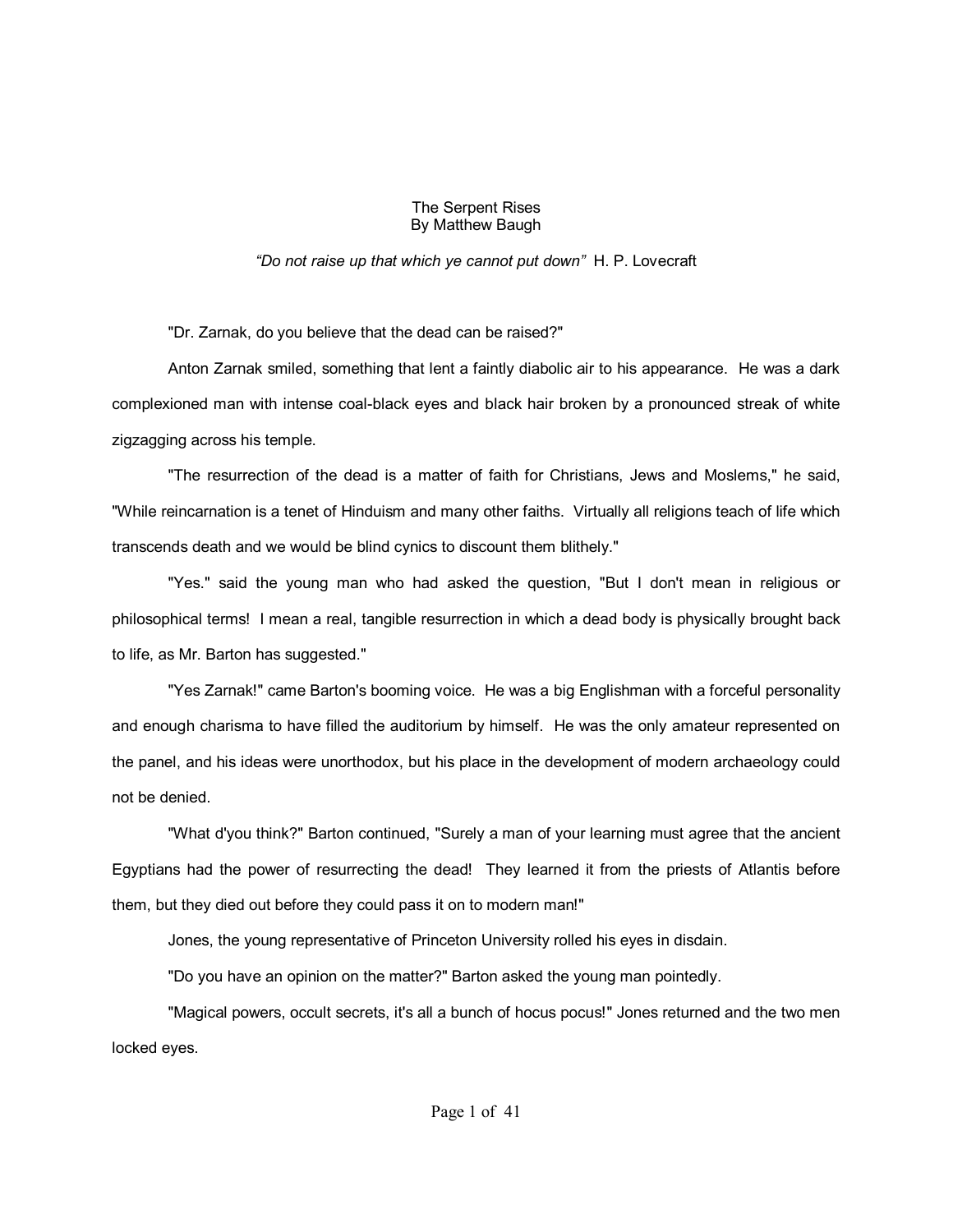"Gentlemen please," the moderator spoke up, "Let's remember that we're colleagues here, no matter how much our opinions may differ."

Jones was the first to drop his gaze. He nodded sheepishly to the moderator and Zarnak saw that he was regretful. Professor Gray was an old friend of Jones, and the younger man didn't want to cause his friend trouble by offending a donor as generous as Barton could be.

"The contingency of cadaverous revivification has occupied the cerebrations a felicitatious collaborator of mine of late." Said Professor Littlejohn of Miskatonic University. He was an incredibly tall, thin man whose obfuscation-filled vocabulary masked what was arguably the finest mind in the field.

"Really?" Barton sounded pleasantly surprised, "Well, if anyone can discover the secret of resurrection, your associate is the man. That is, if you mean who I think you do?"

A certitudinous affirmation." Littlejohn agreed.

"Gentlemen," cut in Professor Whemple, "This all sounds well and good but shouldn't matters of life and death be left to God? There are some secrets we are just not meant to know." He shot Zarnak a desperate glance for support. Whemple was a mild-mannered man in his mid-thirties from the British Museum. He seemed kind and affable but, as Zarnak had reason to know, his reservations had a very real basis.

Sometimes the ancient dead do return as each had learned at great cost. For Whemple it had been his father's life and, very nearly, his fiancee's soul. For Zarnak the price had been even higher.

"Dr. Littlejohn," Zarnak said, "I do know something of the Egyptian practices and counsel caution for you and your colleague. I have no reservations about either of you in terms of integrity or ability, but this is a matter where little is known and much is dangerous."

After a gentle reminder from Professor Gray that the topic for the seminar was "Developing Methods in Modern Egyptology" and not A "Resurrection of the Dead" the remaining hour of the seminar stayed focused on more traditional subjects. This delighted Whemple and Littlejohn even as it frustrated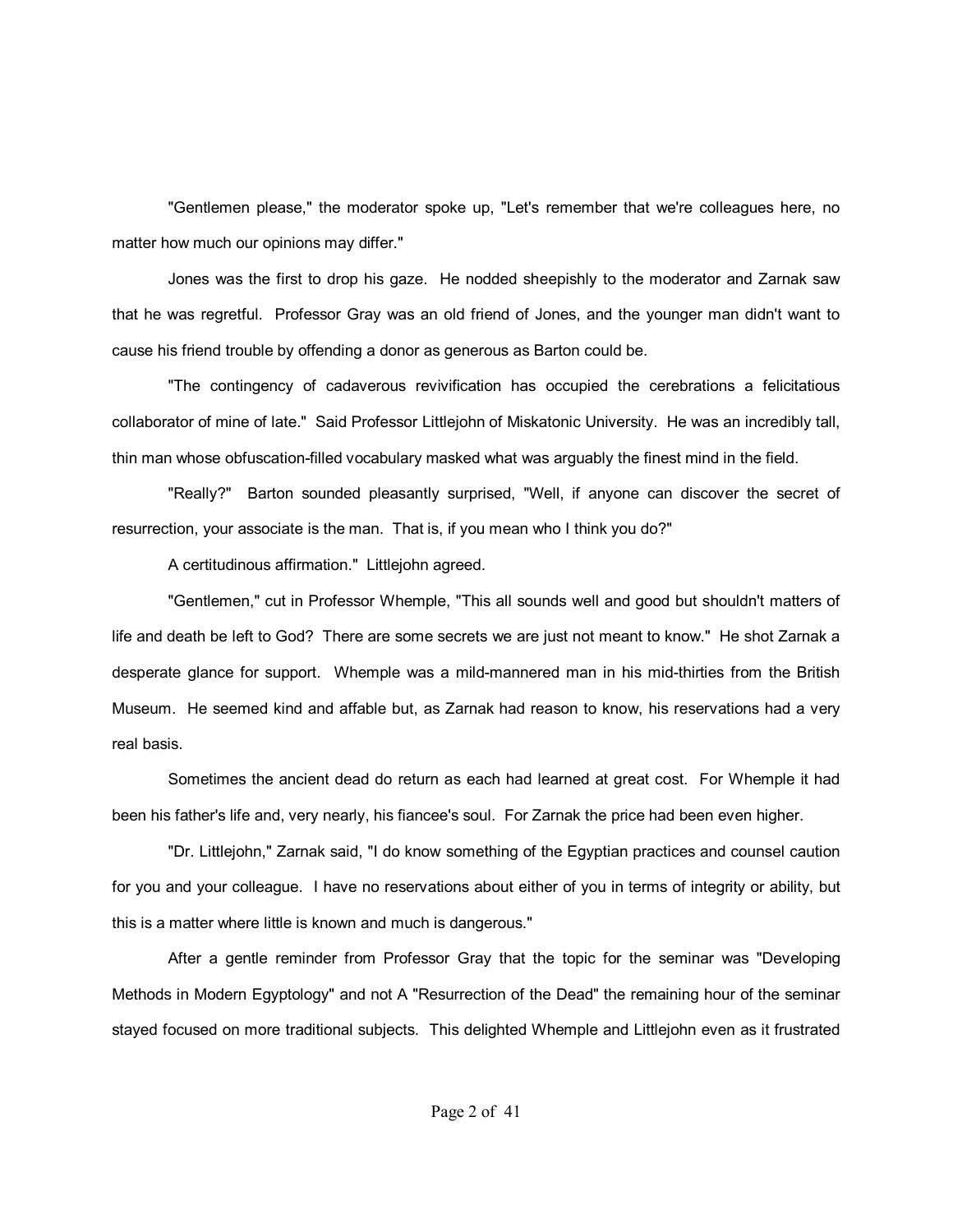Barton. Jones displayed a fine mind and a broader grasp of the subject than Zarnak would have imagined in one so youthful, but he seemed bored and ill at ease in the formal setting.

Finally the discussion ended and the lecturers mingled with students on the stage, shaking hands and answering questions. Zarnak heard his name called, looking up he saw Professor Gray's daughter leading another young woman through the crowd toward him. The two made a striking contrast. Miss Gray, Zarnak couldn't recall her first name, was a vivacious girl of about thirteen, with rosy skin, grey eyes and bright blonde hair. The other girl was older, perhaps twenty. She was also taller, much darker and more serious. She dressed in the style of the college coeds, but there was an exotic air about her. She would have made a better fit in the court of Cleopatra than the campus of Columbia University.

Suddenly Zarnak saw movement behind the two girls. There was a tall man with something in his hand, raising it as if to strike at them!

He shouted a warning and lunged forward, but the crowd was too thick. He saw the man's hand more clearly now, enough to see the knife he held. The girls were turning, and several of the others had now realized what was happening. He heard Barton bellow something, and saw Littlejohn and Jones leaping forward. Good! Despite their professorial titles, Zarnak know, they were both men of action. Either of them could be counted on to overcome the knife-wielder, or Zarnak could paralyze him with an adhi nerve strike, if only they could reach him in time.

But they couldn't. The knife flashed down, cutting a line through the fabric of the dark girl's jacket, through her blouse, and into the soft flesh beneath. She cried out in pain and sank to her knees as the man raised his arm for another strike.

As the second blow came down Zarnak saw that Miss Gray had slipped between the knife- man and his intended victim. He towered over her slight form by at least a foot but she never flinched. As the knife descended she caught his wrist and shifted her weight to the side. Suddenly the man was flying through the air in one direction as the knife spun away in the other. He landed hard and before he could even try to rise Jones and Littlejohn dog-piled on top of him.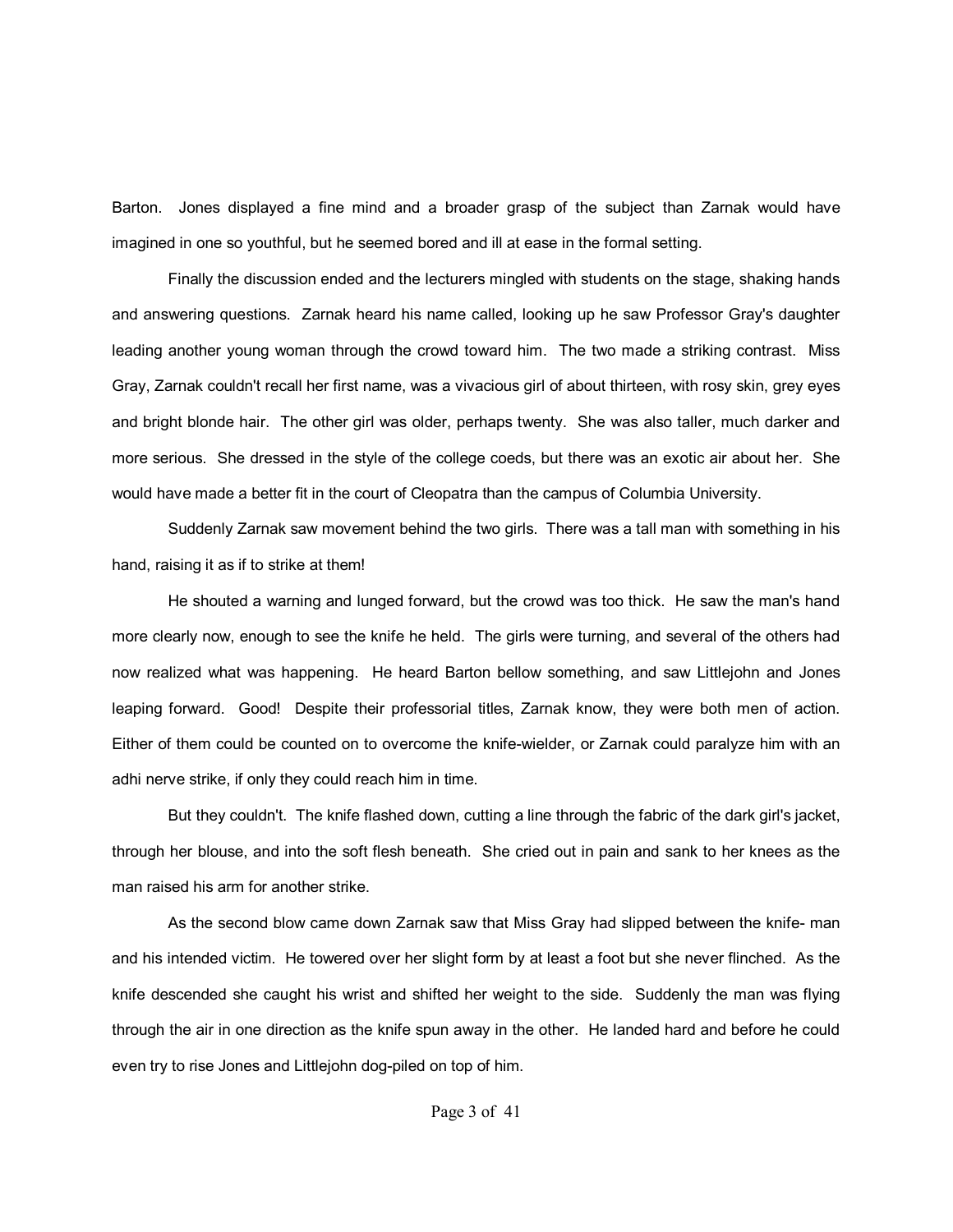Zarnak moved to the fallen girl. The cut started at her shoulder blade and came diagonally down her side about nine inches. The wound was bleeding, but not heavily. Despite the girl's ragged breathing he thought it was too shallow to have done any real harm.

"The contusive demarcation has a distinctly abhorrent similitude." Littlejohn said moving alongside him, "We should endeavor to acquire some aesclepian assistance."

"The wound is ugly, but it is not serious," Zarnak said, "And I am, among other things, a medical doctor."

"I am apprehensive of her respiratory aberrance." Littlejohn said. The young woman was breathing in quick gasps now. Her eyes were tightly closed, and she seemed in a daze, unable to respond to anything around her.

"I don't understand." Zarnak said. "Nothing about the wound should be giving her this kind of distress, unless . . ."

He broke off abruptly and rose to his feet, "Look after her," he said to Littlejohn, "I need to look at that knife."

As he moved away Littlejohn made a dubious attempt at making the girl more comfortable by resting her head on his impossibly bony knee.

Jones had also gone to where the knife had fallen and was bending over it, examining it without touching. It was a double-edged blade about nine inches long but otherwise undistinguished. He looked up as Zarnak knelt beside him.

"I dunno what I thought I'd find," he said, "It's not unusual at all. Just an garden variety knife waiting for some garden variety lunatic to come along and stab somebody with it."

"What is that on the tip?" asked Zarnak.

"Just blood," Jones started then, he stopped and peered more closely. "Wait a minute! There is something else here, some kind of sticky residue. Is it poison?"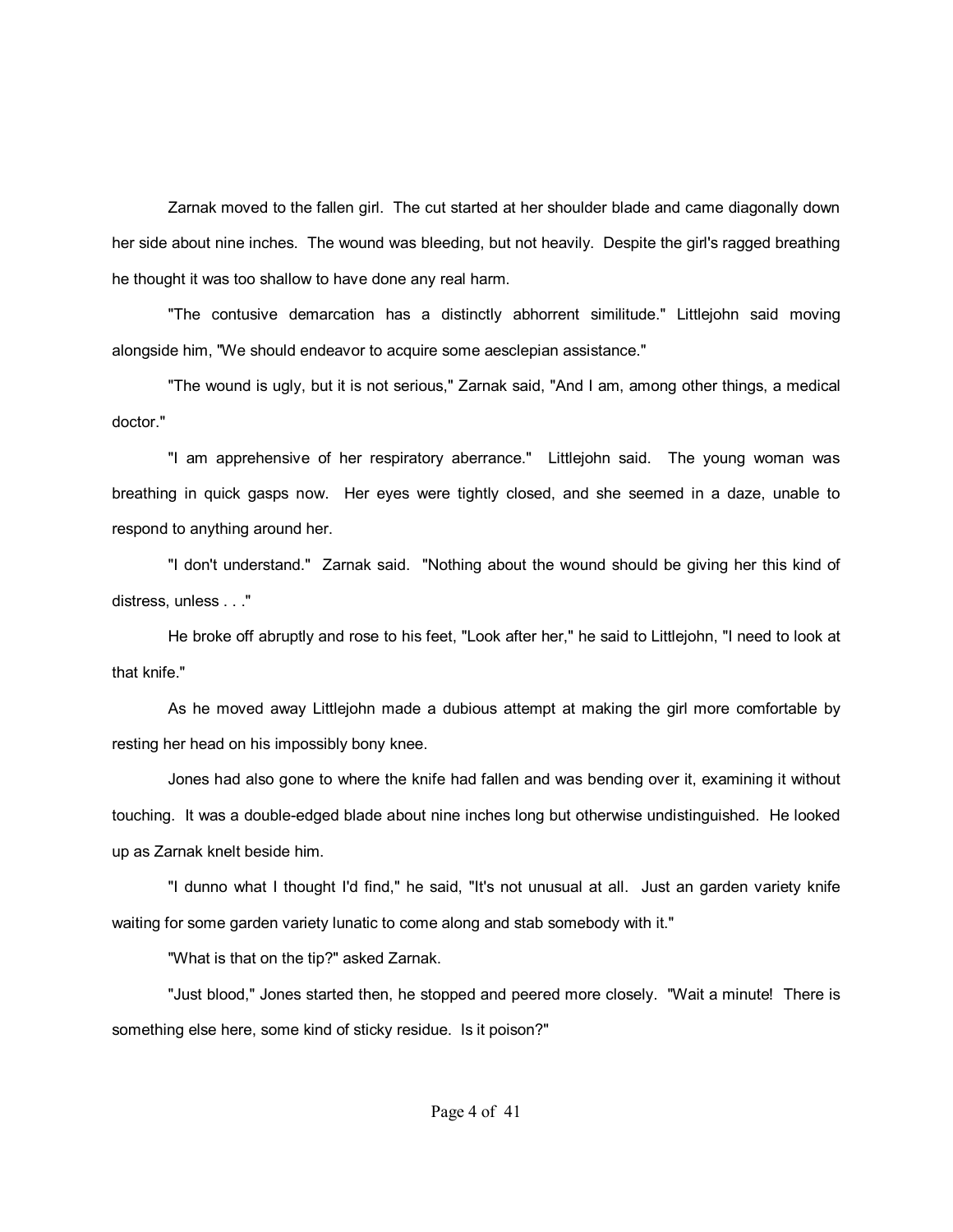Without answering Zarnak reached down, grasped the knife, raised it knife to his nose and sniffed. It had no odor he could discern. Taking out a pocket handkerchief he dabbed away the girl's blood, then touched the tip of his tongue to the residue.

"Doc!" Jones cried, "That's poison!"

"Don't worry," Zarnak said calmly, "Most blade poisons need to enter the bloodstream directly to take effect. One can eat sizable amounts of curare with no effect at all, provided one doesn't have a cut or ulcer in his mouth or stomach. This should be the same."

Zarnak was silent a moment, then shook his head in disgust. "If I could recognize it that I might know the antidote," He said, "But this poison is unknown to me."

"I've got a better idea!" Jones snarled. Snatching the dagger he strode to where Barton was attending to the girl's attacker. The big Englishman held him with a powerful hammerlock on his left arm. His right had obviously been injured by Miss Gray's jiu-jitsu throw and hung limp at his side.

Jones thrust the dagger below the man's nose.

"I don't know who you are, or what your game is," he growled, "But you're going to tell us all we need to know about this poison and it's antidote, or else you're going to get a taste of it yourself!"

"Fool!" the young man practically spat the response at him, "These are matters beyond your weak minds! The girl's life is unimportant! My life is unimportant!"

"All that matters is the success of the Thule society." said Zarnak's calm voice.

"What?" The man gasped, "How did you . . ?"

"Did I read your mind?" Zarnak said, "That would be distasteful in the extreme I think. Unnecessary also since you insist on wearing that to the scene of your outrage."

Jones' eyes followed Zarnak's gesture to the man's watch-chain where there hung a small charm depicting a German-style cross encircled by a long dragon or serpent holding its tail in its mouth.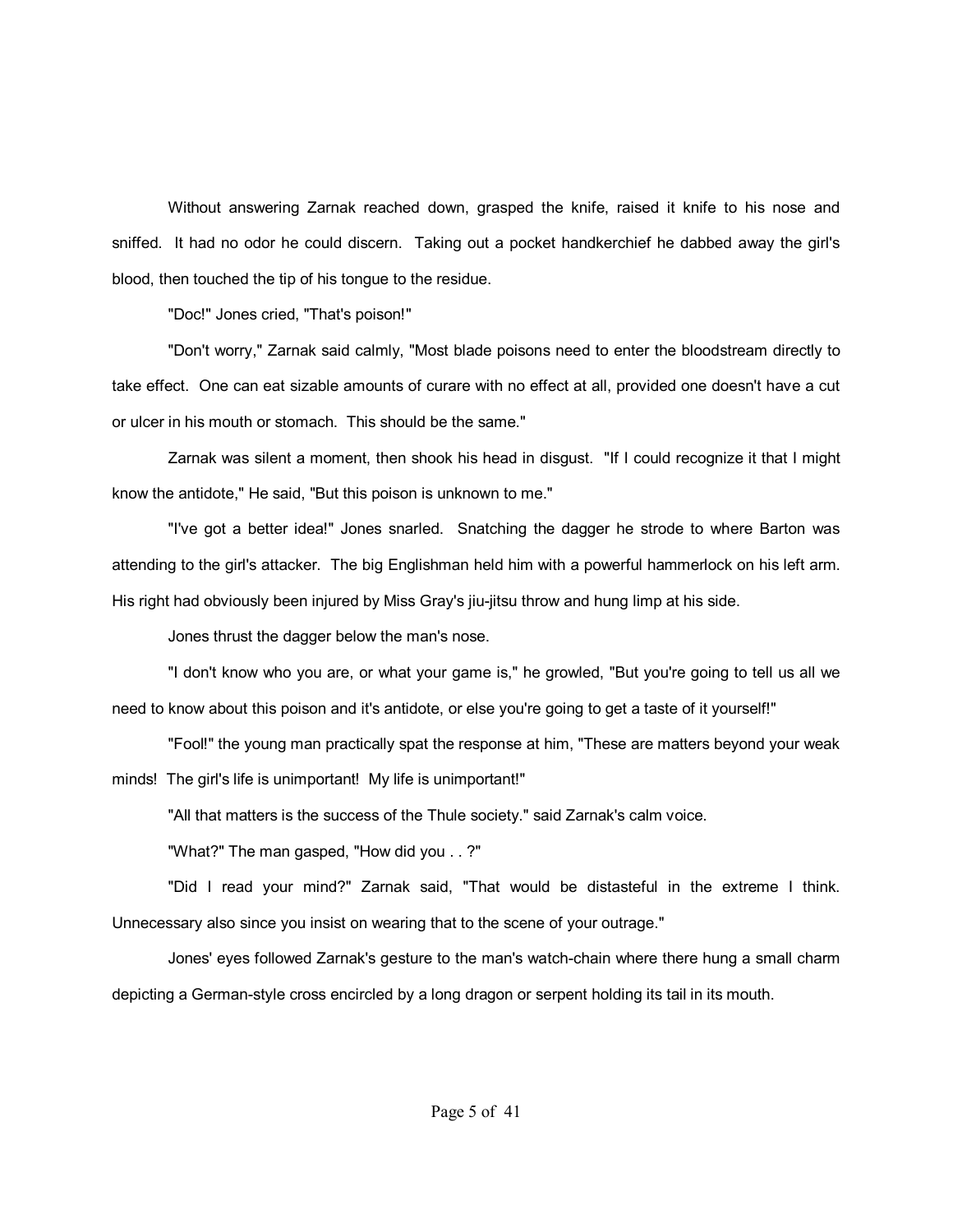"Thule huh?" Jones said, "I've heard of you. You're that bunch of occultists and pseudohistorians the German National Socialists are mixed up with." He moved his face an inch closer to the other man's. "I really hate those guys!"

Whatever response the man might have made was lost as a cry came from Littlejohn. "Zarnak!" he said, "I need your help!"

Zarnak hurried to the girl's side and laid his ear close to her mouth. There was no stir of breath, and her skin was cool to the touch. He felt her wrist for a pulse and found none. Then his eyes narrowed. On the girl's right ring finger was a copper band in the form of a serpent coiled three times round her finger with two yellow gems for eyes. He touched the ring and found that it was warmer than the girls cooling flesh. Then he wiggled it and found that it fit her finger so tightly that it could not be easily moved.

Placing her hand gently in her lap he shook his head.

Littlejohn showed surprising strength by rising to his feet effortlessly with the girl's body still in his arms. He was a tall man, six and a half feet or more, and the slender form he held made him seem a giant. He strode toward the captive slowly, and when he spoke he used only small words. The change in him was frightening.

"You did this to her!"

The captive panicked. His right arm, the one everyone had thought broken, flashed to his inner suitcoat pocket. It came back out with a flinging gesture, and then he was gone.

It happened just that quickly. One moment he was sitting on the floor surrounded by his captors, the next he simply wasn't there!

Zarnak glanced around the room. Barton and Jones were where they had been, Jones still holding the dagger and Barton staring dumbly at the now empty hand he had used to hold the prisoner. Professor Gray was nearby with a protective arm around his daughter's shoulders. She was crying and seemed almost fragile now. Littlejohn, still holding the girl in his arms, was the first to speak.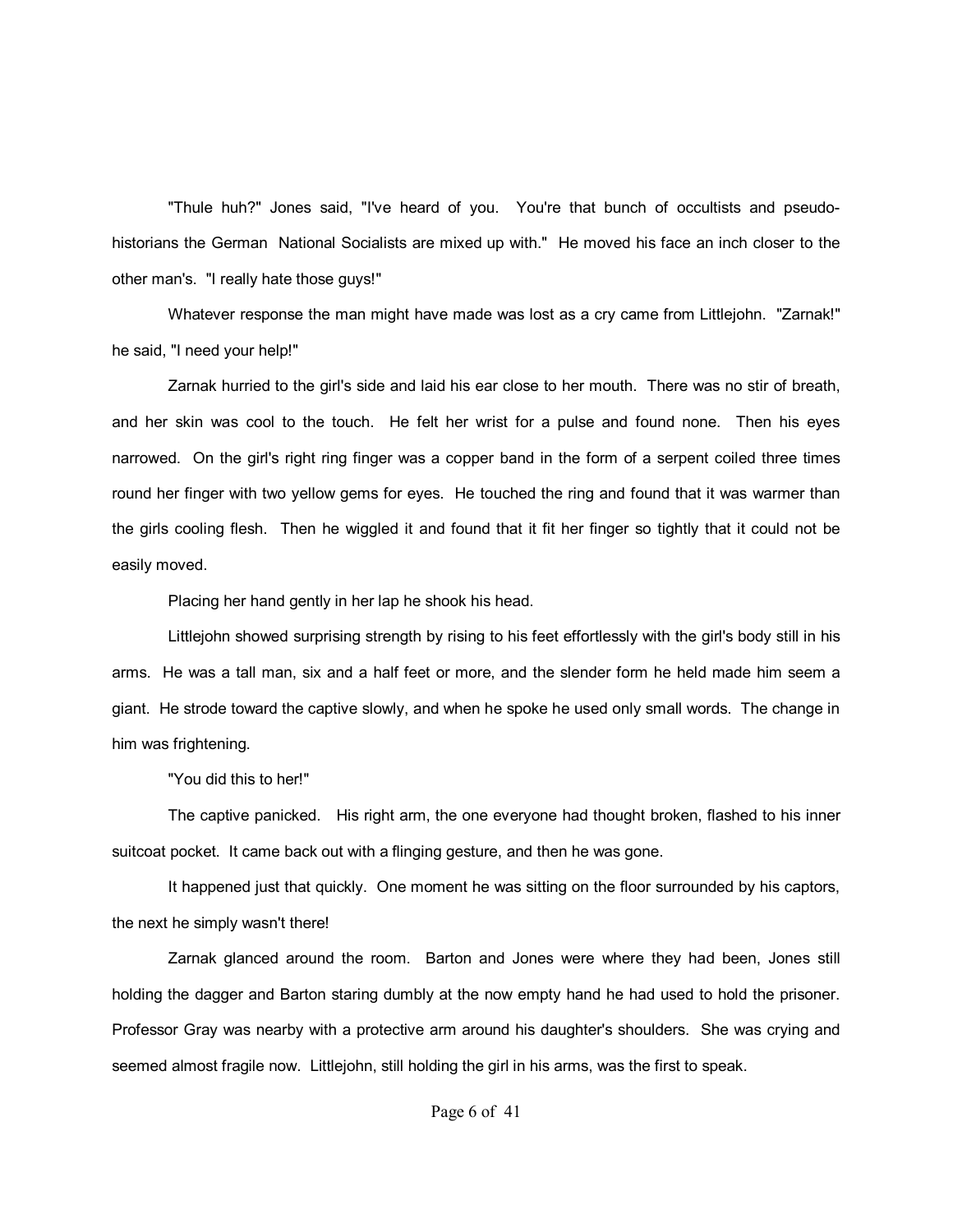"I'll be superamalgamated!" he said softly.

There is a saying among doctors and nurses that 3:00 A.M. is the time of death. More patients die quietly in that still, cold hour than at any other time of the day.

The thought made Martin West shiver slightly. Being assistant coroner should make a man immune to the macabre, Martin thought, but that had never worked with him. He hated the graveyard shift in this place, surrounded by bodies of the newly dead. It made him think of the stories from Poe that he had read during his college days. Worse still, there was the family story that his uncles insisted was true. A distant cousin who had conducted terrible experiments on corpses and the frightful end that he had come to.

Martin shook his head. That was not the story for him to dwell on. It always frightened him, but never more than in this dimly lit room where every noise seemed to be the sound of some restless corpse not yet ready for burial. Such stories belonged on the pages of Weird Tales, or one of the other lurid magazines he glimpsed at the newsstand. They were not a part of the real world and he shouldn't let them affect his nerves the way they did.

A small noise made Martin West jump! A scuffing sound as a shoe might make on the cement floor, or perhaps, as a bare foot might!

The sound seemed to have come from Martin's right, but as he turned in that direction he saw nothing moving there now. It could have come from inside the chemical supply closet. The light was off but the door was slightly ajar. That was unusual. Dr. Kitterige would have been the last to use the closet and he was usually fastidious about locking up behind himself. Still, the only other thing at that end of the room was the body.

There has been only two bodies in this evening, a derelict whose autopsy he and Kitterige had completed earlier that evening, and the young woman. The man's autopsy had been routine. He was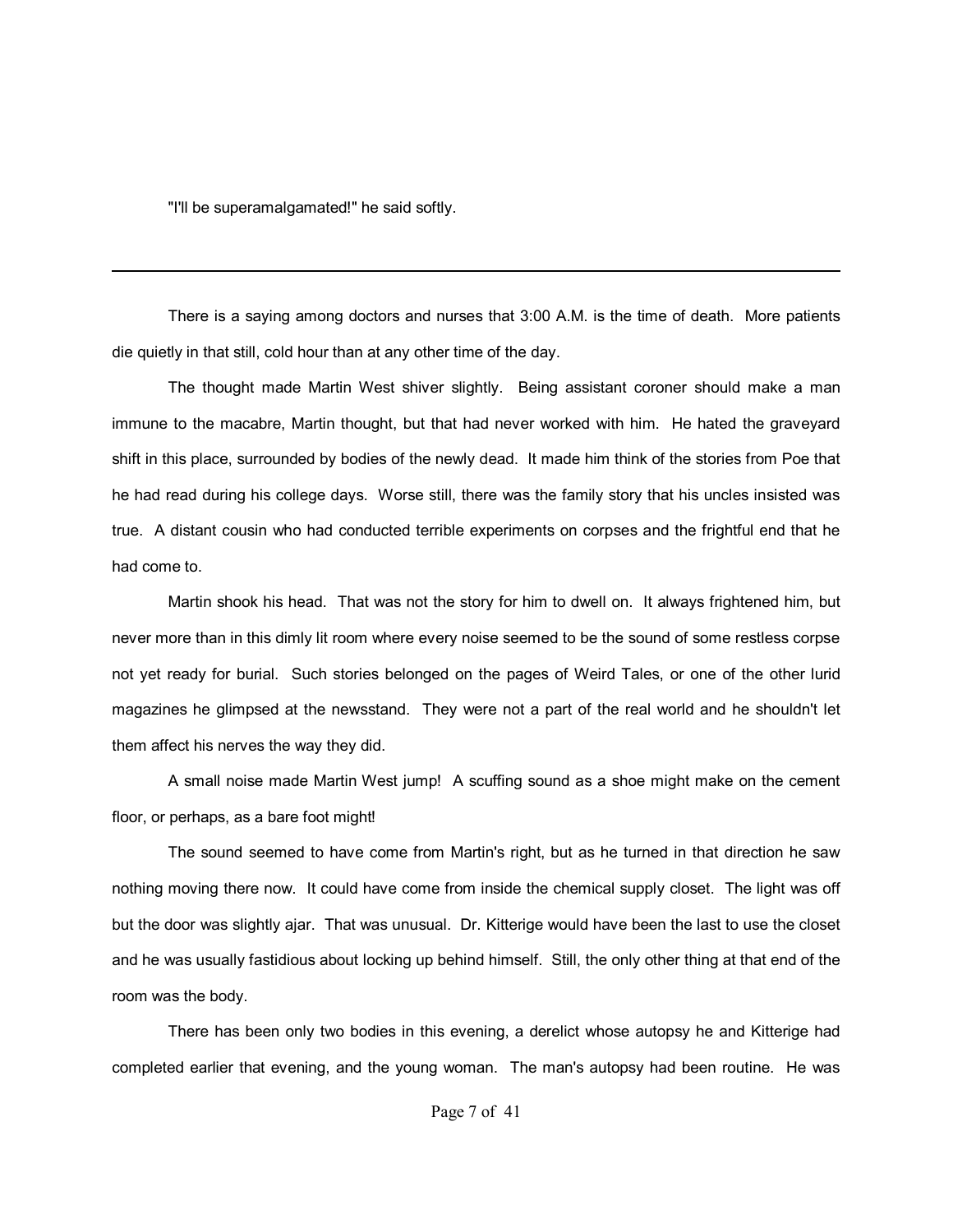one of the many West had seen who drank themselves to sleep in the gutter only to freeze to death in the chill October night.

The woman was something else. Kitterige said that she had been killed with a poisoned knife. Unusual, the older coroner had commented, but not as unusual as might be expected in modern day New York. What was more unusual were the orders that no autopsy should be performed until police headquarters had given the authorization.

West moved to the table and raised the sheet. The young woman had been pretty in life, he thought, albeit in an exotic way. The darkness of her skin, now tinged with blue, the shape of her features all spoke to him of Africa.

"Humph!" he muttered, "I wonder who she was. I never heard of a Negress getting special treatment from the police before.

His eyes caught a gleam of light from her right hand. There was a copper ring in the form of a coiled serpent there.

That shouldn't be. All her jewelry should have been removed and placed with her possessions when she came in. He caught her wrist in one hand and tried to work the ring loose with the other, but found that it would not come off.

That must be why the ring was still on, West decided. Perhaps the hand had swollen as a reaction to the poison that killed her. It seemed odd to him though that there was no visible sign of swelling. Even odder, the girl's flesh, though cold, was soft to his touch, and her limp arm moved easily with no trace of the rigor mortis that should have set in hours ago.

There was another noise, this one from directly behind him! It was the "ssst" made when a person blows air through his teeth. Martin West dropped the girl's hand with a loud cry and spun around.

He had a momentary impression of three figures in white, then one of the three raised it's hand in front of Martin's face. The figure blew into its palm, raising a cloud of a fine colorless powder, then stepped back.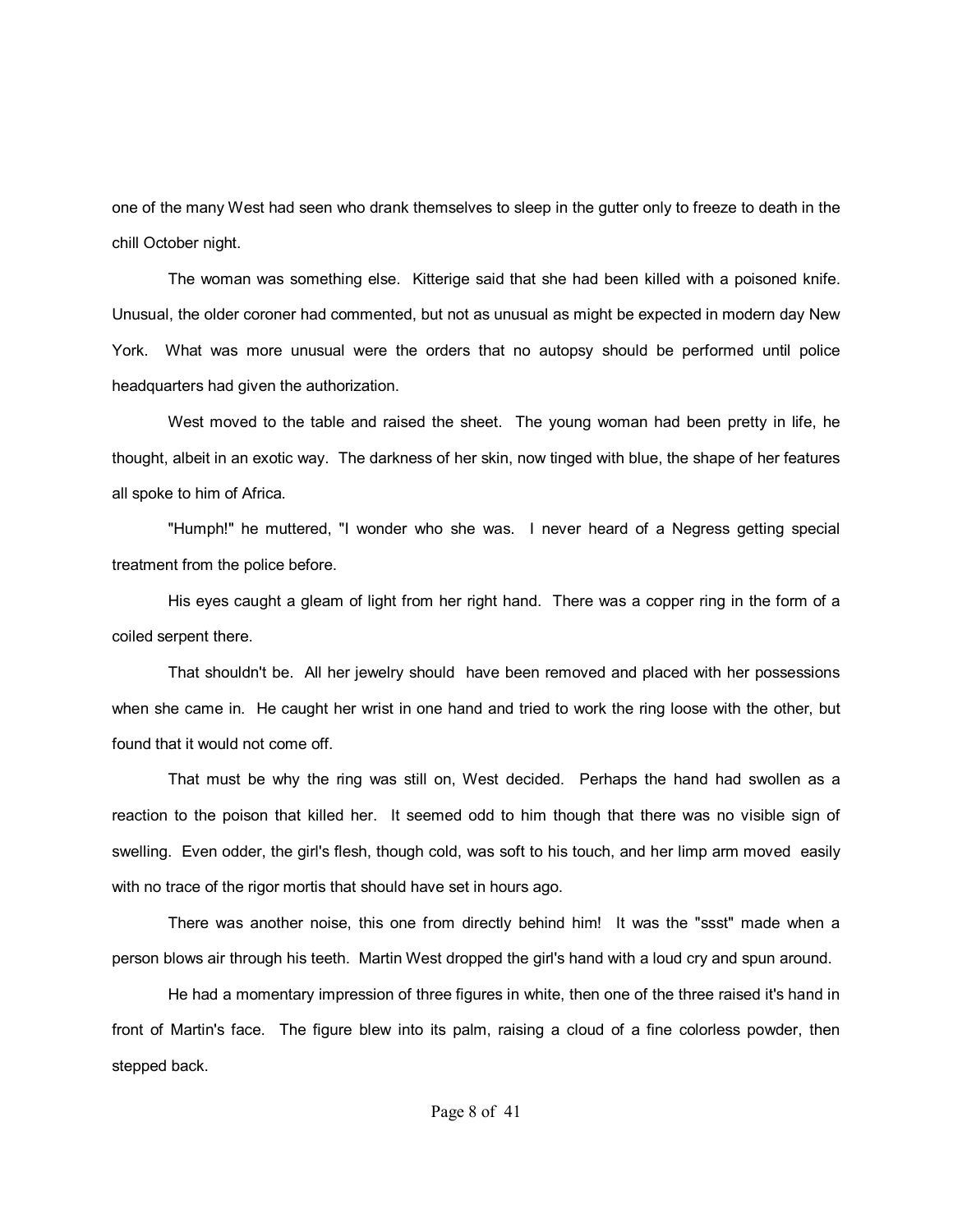Martin West stayed where he was. His did not move a muscle of his outstretched hands or his crooked fingers, the look of shock did not leave his face, he did not even blink. In fact, Martin West did such a remarkable job of playing a human statue that he made the three men chuckle.

"How long will he be like that?" one of the men asked. Like his companions he was an athletic man in his twenties. Also like them he was wearing a white labcoat and stethoscope and dressed the part of a doctor, except for the crepe-soled shoes which allowed him to walk without noise.

"Only about fifteen minutes." Said the man who had blown the powder into Martin's face, "Plenty of time if we don't dawdle."

The man brushed his hand against his trousers leg, then fished out a phial of pinkish liquid which he tossed to the man who had spoken. He did this all with his left hand. His right arm was in a sling, having been badly dislocated earlier that day.

The third man chuckled again, "I'd like to see him try and explain this to the cops!" he said, "One minute the body's right in front of him, the next thing he knows, she's gone!"

"It may not go as badly for him as you think." said a quiet voice.

The three men all turned to the voice. Two newcomers had stepped from the chemical supply closet where they had been concealed. The shorter was Anton Zarnak, dressed all in dark clothes, the taller a powerfully muscled Sikh whose eyes shone fiercely beneath his turban.

"Zarnak!" the injured man hissed! As quickly as a striking snake his good hand flashed into his pocket and emerged an instant later to make a scattering motion in the direction of Zarnak and his companion. For a moment no one moved, then Zarnak smiled thinly.

"An admirable stratagem gentlemen," he said, "At least it was the first time you used it. "Now I suggest you stand still and hold your arms out at your sides."

"Aye," the Sikh growled as he raised a large revolver to cover the men, "'Tis not the weapon of my choice, but it will send you dogs to Hell no less swiftly for that, unless you do as the sahib asks."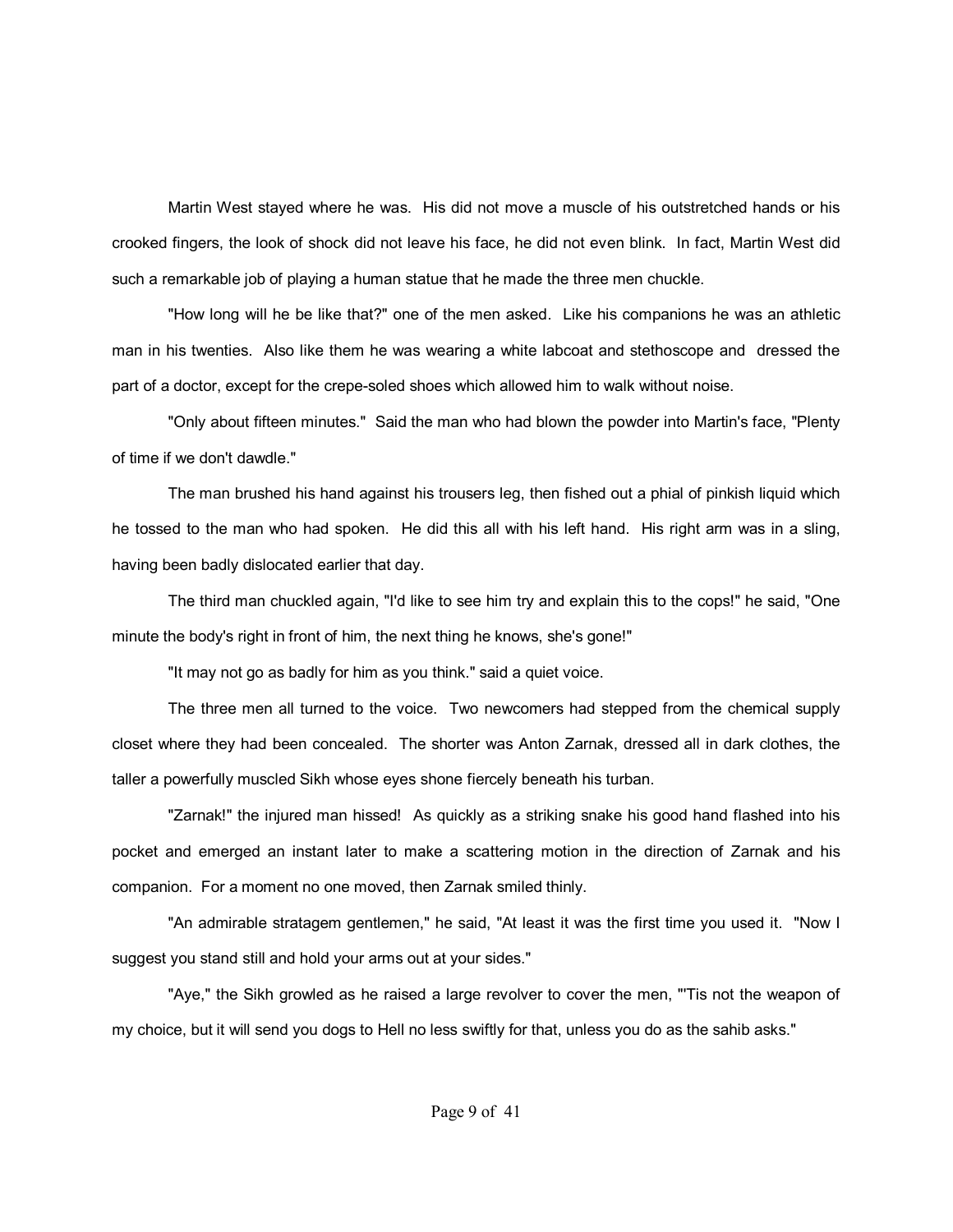At the sight of the pistol the three complied meekly. Zarnak crossed to the one who still held the phial in his outstretched hand. Taking it, he unstoppered its top and smelled the contents.

"Excellent!" he murmured, "Gentlemen, you have been of great service and I thank you! Now I think it is time we part company."

At Zarnak's signal Ram Singh, the giant Sikh produced a police whistle and blew three loud blasts on it. Within seconds half-a-dozen uniformed officers had entered the room and were busily searching and handcuffing the three prisoners.

"Be very careful Inspector Cardona," Zarnak said to the plainclothes officer in charge, "They've already shown us one unexpected surprise. I'd hate for your men to fall victim to another."

"Don't worry Doc," Cardona replied. "We're giving these mugs full honors." He was a short man with a dark complexion and a powerful build. He had a sure manner about him that spoke of ability born from many years' experience.

"I appreciate your cooperation Inspector." Zarnak said, "I know how irregular this must be for you."

Cardona dismissed this with a wave of his hand, "If the Commissioner wants me to cooperate with someone I do it." he said, "I'm a by-the-book man myself, but if someone comes along with a plan that'll work, that's alright with me. I'm a firm believer in what works."

"Hey inspector!" One of the uniformed officers called out, "We've got 'em cuffed."

"Take 'em to the precinct O'Malley," Cardona responded, "But have two men cover them with revolvers until we can do a strip-search. You heard what the Doc said about surprises!"

"These babies won't be pullin' no surprises!" O'Malley shot back, "We'll make sure of that!"

"See that you do!" Cardona said, then turned back to Zarnak. "Say Doc, what was that trick they pulled anyway?"

"Something they learned from the Yezidees of the Caucasus mountains," Zarnak said, "The Yezidees grind the roots of certain plants into a fine powder. When the powder is inhaled it causes a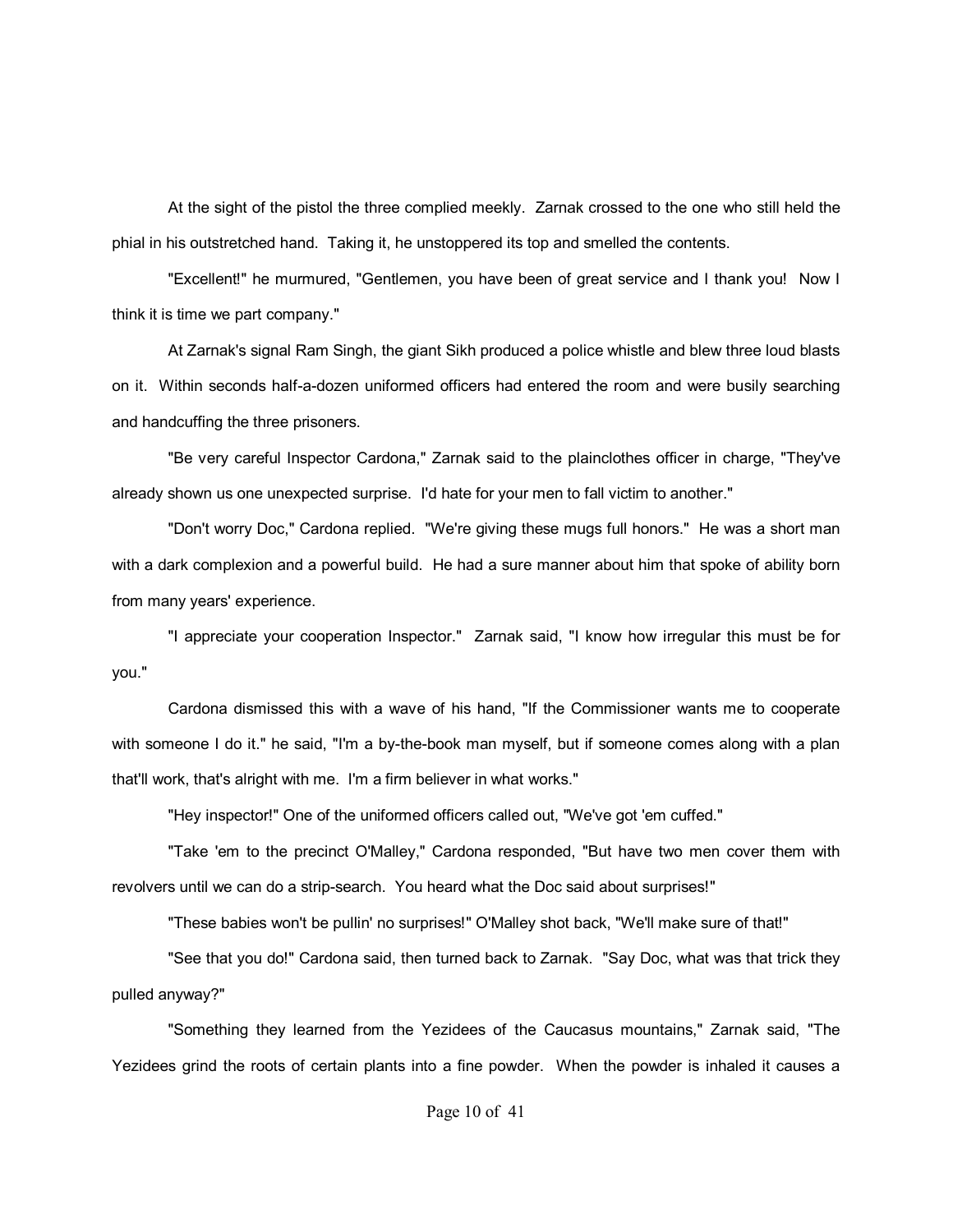trance accompanied by muscular paralysis similar to a petit-mal seizure. The affected person is immobilized for several moments and awakens with no memory of ever having been affected."

"So that's how the mug got away from you earlier!" Cardona said, "He just throws out a handful of magic powder, then walks away while you're all in a trance. A few minutes later you wake up and it's like he vanished in a cloud of smoke!"

Zarnak nodded. "Fortunately Ram Singh and I knew enough hold our breath for the second encounter.

'These men belong to a group called the Thule Society. he continued, AIt is interested in the occult sciences, especially those rites considered 'black magic' in the West. The Yezidees have the reputation of being diabolists, which must have attracted the attention of the Thule. Their agents could easily have infiltrated the sect and learned this secret."

"So these Yezi. . . Yegi . . . these guys are Satan worshipers of some kind?"

"No," Zarnak said, "Their mythology has been interpreted in that way by de Grandin and other experts because they hold that there is no such thing as evil, and that Satan was forgiven his sins and returned to his place in the heavenly court. Actually, the Yezidees are a harmless syncretic sect which blends elements of Zoroastrianism, the Moslem and Jewish faiths, and Nestorian Christianity."

Cardona looked blank for a moment.

"But these Thule guys?" he said, "You say they're some kind of Satan worshipers? Does that explain why they were after the poor girl's body?"

"I think the Thule ultimately worship power," Zarnak said, "Which may amount to the same thing as devil worship in the long run. As for the charge, I think 'attempted kidnapping' will be more appropriate than 'attempted desecration.

"Huh?" Cardona grunted, "What do you mean?"

"Allow me to demonstrate." Zarnak said. Moving over to the end of the autopsy table he gently tilted the girl's head up, then poured the contents of the phial down her throat. For several moments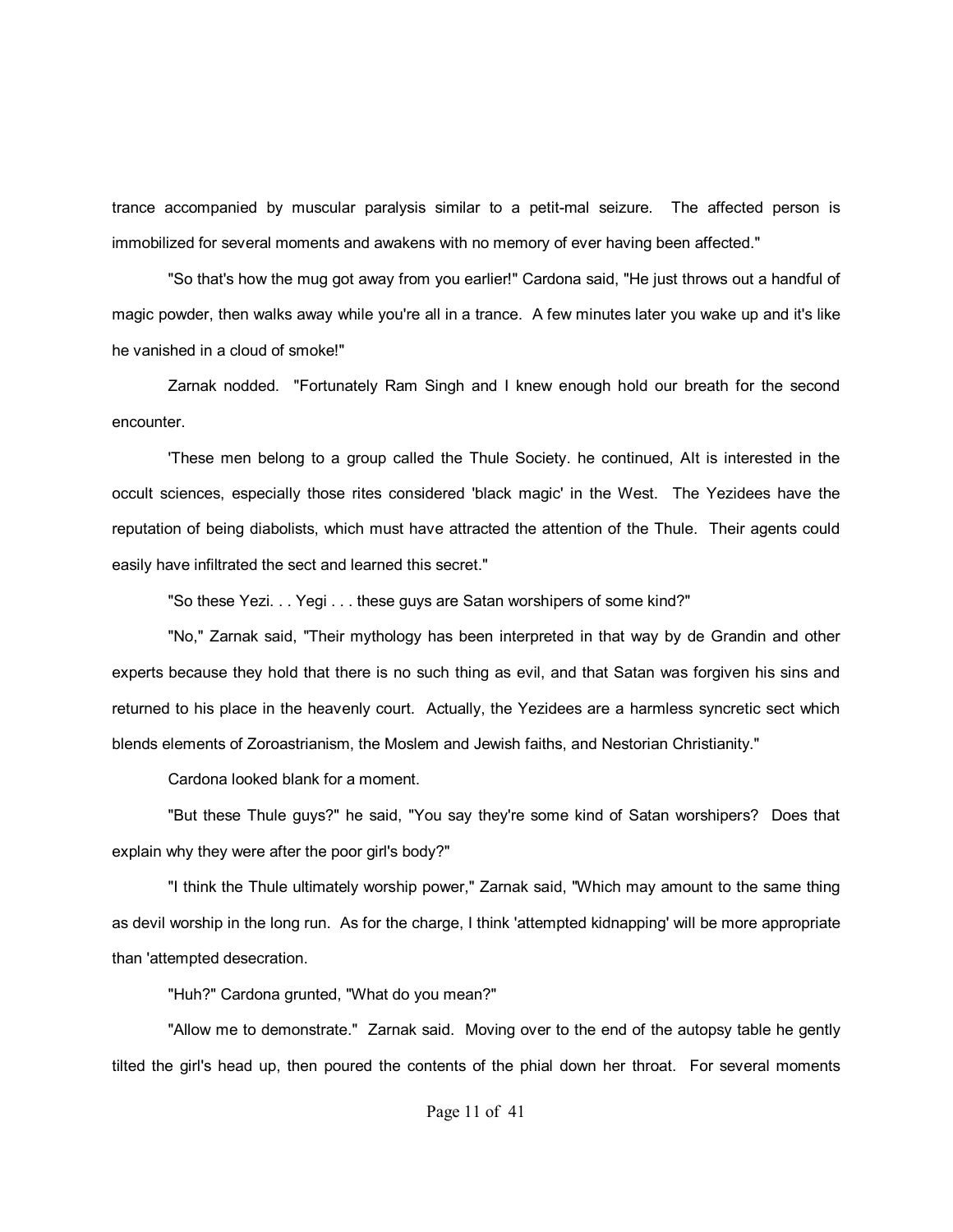nothing happened, then her body convulsed with a series of coughs, followed by a ragged breath, and the color began to come back to her skin.

"Jesus, Mary and Joseph!" Cardona whispered fervently, "Doc, what did you do?"

"I recognized the scent of the poison on the dagger earlier," Zarnak replied calmly, "It is a variant of the tetrodotoxin which the voodooists of Haiti use to create their zombies."

"Right!" Cardona smiled broadly, "That's the stuff they use to make it look like someone's dead. Then they go and dig up the body later, and give the person the antidote."

"You seem to know a surprising amount about voodoo Inspector." Zarnak said, "Yes, and that was their plan here tonight. They would revive the young woman and take her from the hospital, probably in a wheelchair."

"Yeah!" Cardona said, "No one would ever connect a doctor taking a live woman out of the hospital to the disappearance of a body from the morgue! These are some pretty smooth operators."

"They are only agents I'm afraid," Zarnak said, "The real players in this game have yet to show themselves."

"Yeah?" Cardona said, "Well, we'll find out who these yeggs are working for before long, I guarantee it!"

"I may be of some assistance to you there Inspector," Zarnak said, "I would like to come to the station tomorrow. For the moment though, I have a patient to attend to who can be better cared for in my home than in this hospital."

He gestured to the giant Ram Singh who lifted the girl in his arms with surprising gentleness. Making their farewells to Cardona, the two men strode out into the night.

She awoke in a strange room, with the sensation that she was being watched.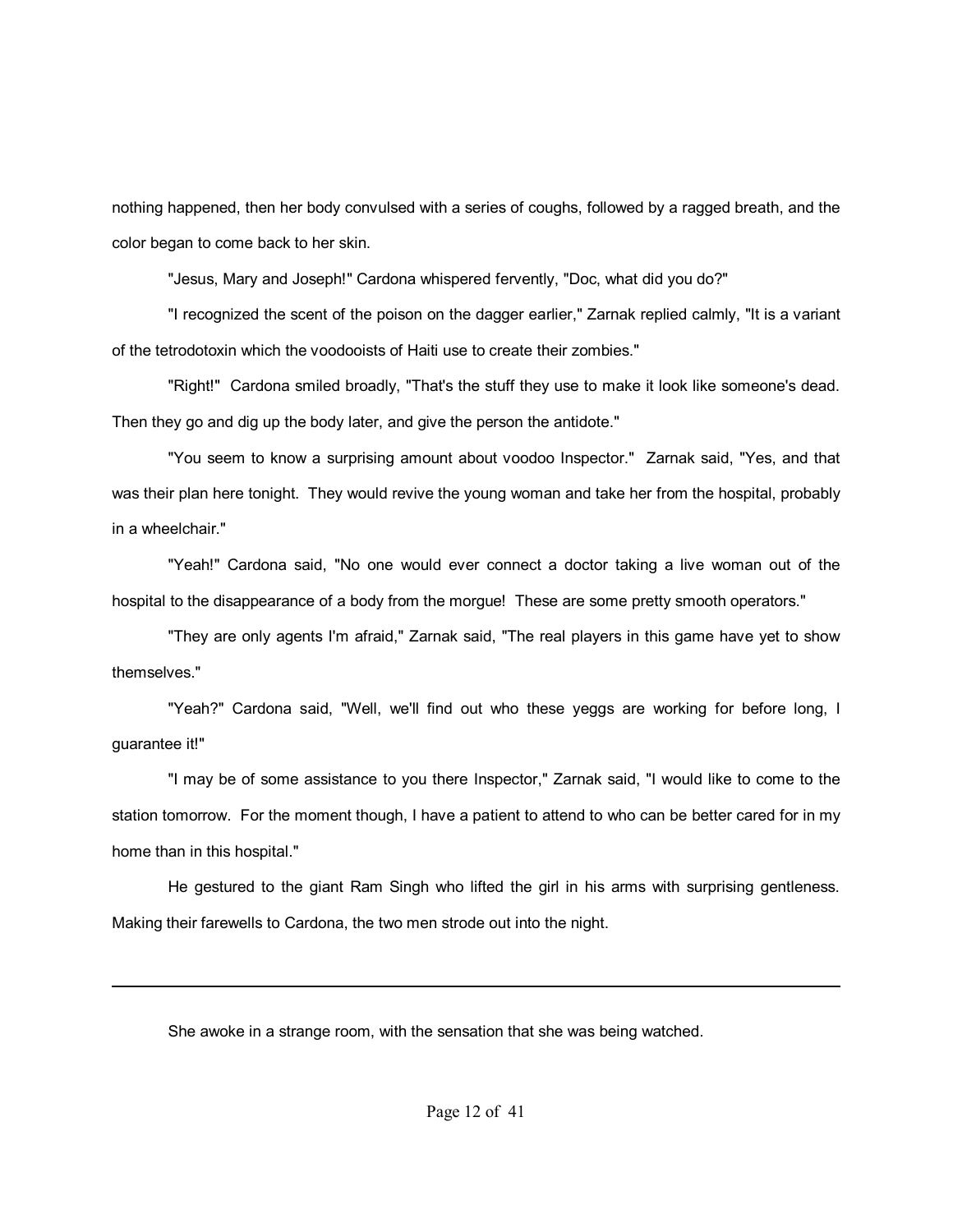Raising her head slightly, she peered around the dim room whose only light was the sunshine coming through the gaps in the curtains of the solitary window. She was in a large, old- fashioned bed in a spacious chamber, and she was alone.

She sat up and scanned the room to make certain of the last. The room was furnished in an eclectic style with thickly hung walls, oriental carpets piled deep on the floors, and arcane bric-a-brac everywhere. It gave the sense of being exotic without calling to mind any specific place she had ever seen or heard about.

The room was also quite empty, she was certain of that now, though the feeling of being watched didn't completely go away, even with this realization.

She remembered many things, though in a jumbled way, as if the memories were dreams. She remembered attending the symposium, how urgent it had been to see Dr. Zarnak and how close she had come. Then, there had been the pain in her back, overshadowed by the pain of her failure. She thought of her father lying dead on the London docks and tears welled up in her eyes.

The knock at the door brought her back to the present. It opened slowly and a huge turbaned man with a full black beard entered. He had a fierce face, but she remembered him from the night before. He and Dr. Zarnak had brought her here. Zarnak had placed a salve on the wound on her back, promising there would be no scar, and this man had brought her a bowl of an aromatic broth that had warmed her and helped her to sleep.

"Are you well this morning, Miss?" The deep voice inquired.

"Yes, thank you," she replied, "But I don't remember where I am."

"This is number 13 China Alley," he said, "Doctor Zarnak's residence."

"Thank God!" she breathed, "Is Dr. Zarnak here? I must speak to him right away!"

"The Doctor has gone to the police station to aid in the interrogation of thy abductors. I know not when he shall return." He paused a moment, "I have prepared a late breakfast for thee in the sala, unless thee are still unwell and would prefer to have it here."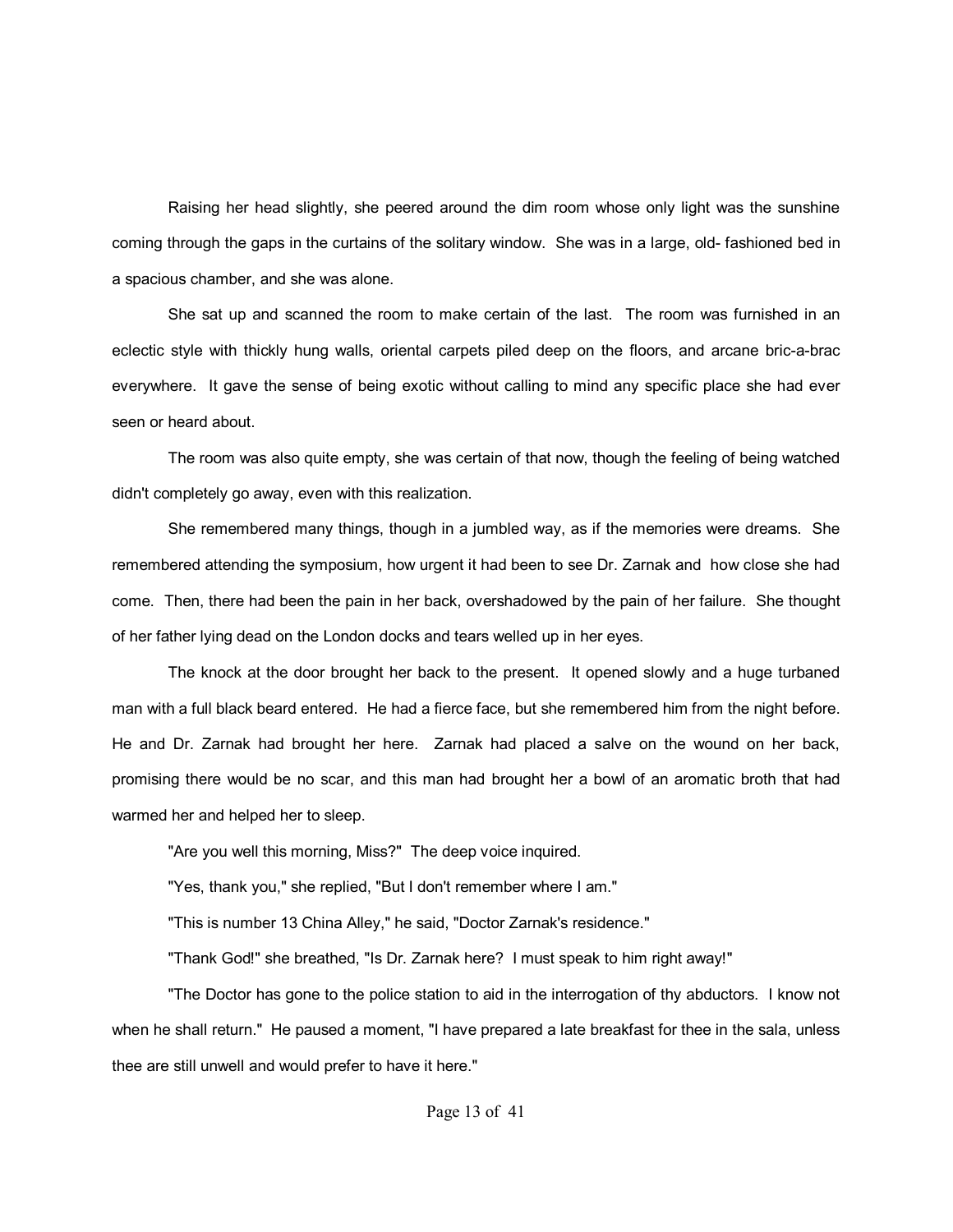"Thank you for your kindness," she said, with a warm smile. "I think I will come down."

He nodded and, though his fierce expression did not soften, she thought she saw approval in his eyes.

The breakfast was simply, but deliciously prepared. She had hoped that Ram Singh would join her, but he seemed to prefer a position of vigil near the table. He also frustrated all of her attempts at conversation, giving polite, but terse answers to her questions.

Zarnak did not appear until nearly noon when he came in with a weary and unshaven Inspector Cardona.

"Has anyone called?" He asked Ram Singh as the giant took their coats.

"Professor Littlejohn and Doctor Jones have both telephoned sahib," he responded, "They wondered if you had any more news on the young lady's 'murderer.' Of course, I did nothing to disabuse them of the notion that she is dead."

"Excellent!" Zarnak said, "And how is our guest?"

"Wait a minute Zarnak!" Cardona cut in, "You mean you're going to let your friends go on thinking the girl's murdered? That sounds like a pretty dirty trick to me!"

"Inspector," Zarnak replied sternly, "If I were to tell my colleagues the truth there is nothing that could prevent them from getting involved. The young woman is already enmeshed in this, and your official status makes your presence unavoidable, but there is a limit to the number of people I can place under my protection!"

"Wait a minute!" Cardona snapped, "I don't know whether those guys need your protection or not, but I sure don't! It'll be a fine day when New York's finest need protecting!"

"I mean no disrespect Inspector," Zarnak said, "But this is something you and your men are not prepared to deal with. I would think that you would realize that after what we have seen this morning."

Cardona swallowed, the unpleasant memory of the three men made his mouth feel suddenly dry. He had gone down with Zarnak to the cell where the three would-be abductors were being held only to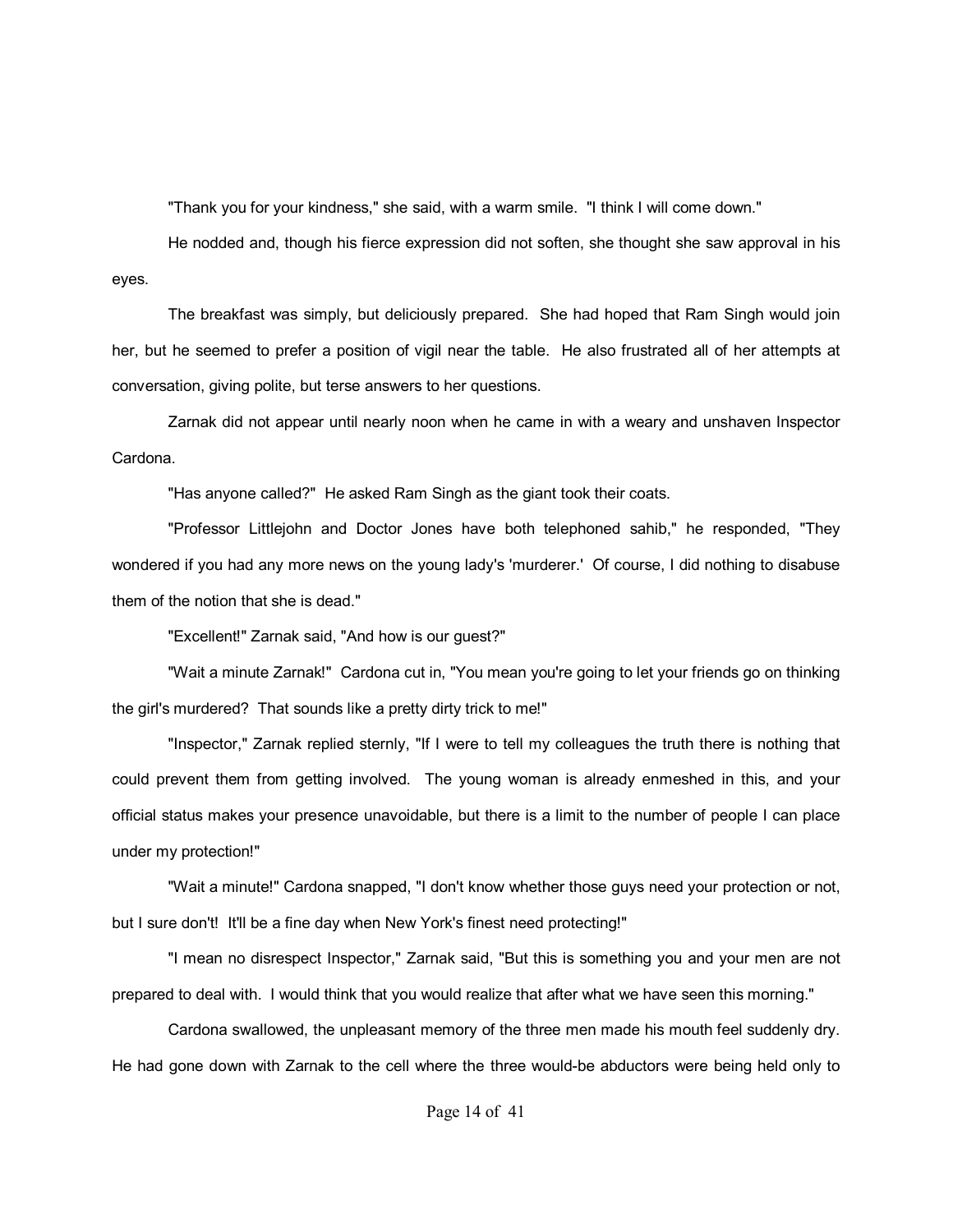find them inexplicably dead! Their bodies were twisted, their hands contorted as some they had tried to grapple with something invisible, and their faces frozen in masks of horror.

The coroner had been summoned, and had assisted Zarnak in the examination. He had been unable to find any apparent cause for the deaths, and Zarnak had kept whatever opinions he had to himself.

"I'll take my chances!" Cardona muttered fiercely, "There's bound to be a rational explanation for all this, and that girl is our best clue!"

They found her in the study where she sat reading an English translation of Virgil which Ram Singh had lent her. Zarnak kept many books in his home that were neither pleasant nor safe to read and the Sikh did his best to dissuade curious visitors from opening them.

The girl gave an excited cry when they entered the room.

"Dr. Zarnak!" she said, "Thank heaven! I can't believe I've really made it to you!"

"Well, now that you have, there are some questions that we need answers to!" Cardona interjected. The girl looked at him in mute surprise.

"This is Inspector Cardona of the police." Zarnak said.

"Oh!" She said meekly, "Of course, Inspector! I'll be happy to answer your questions."

"To begin with," said Cardona, producing a pencil and notepad, "What is your name?"

"My name is Vashti," she said, "Vashti Sinclair."

"And, Miss Vashti Sinclair, just what can you tell me about the murder of the three men who tried to take you from the hospital morgue last night?"

"Murder?" she was shocked, and grasped the back of a chair with both hands to steady herself.

"I'm afraid so Miss Sinclair," Zarnak said, "Please have a seat, I think that you have a story we need to hear."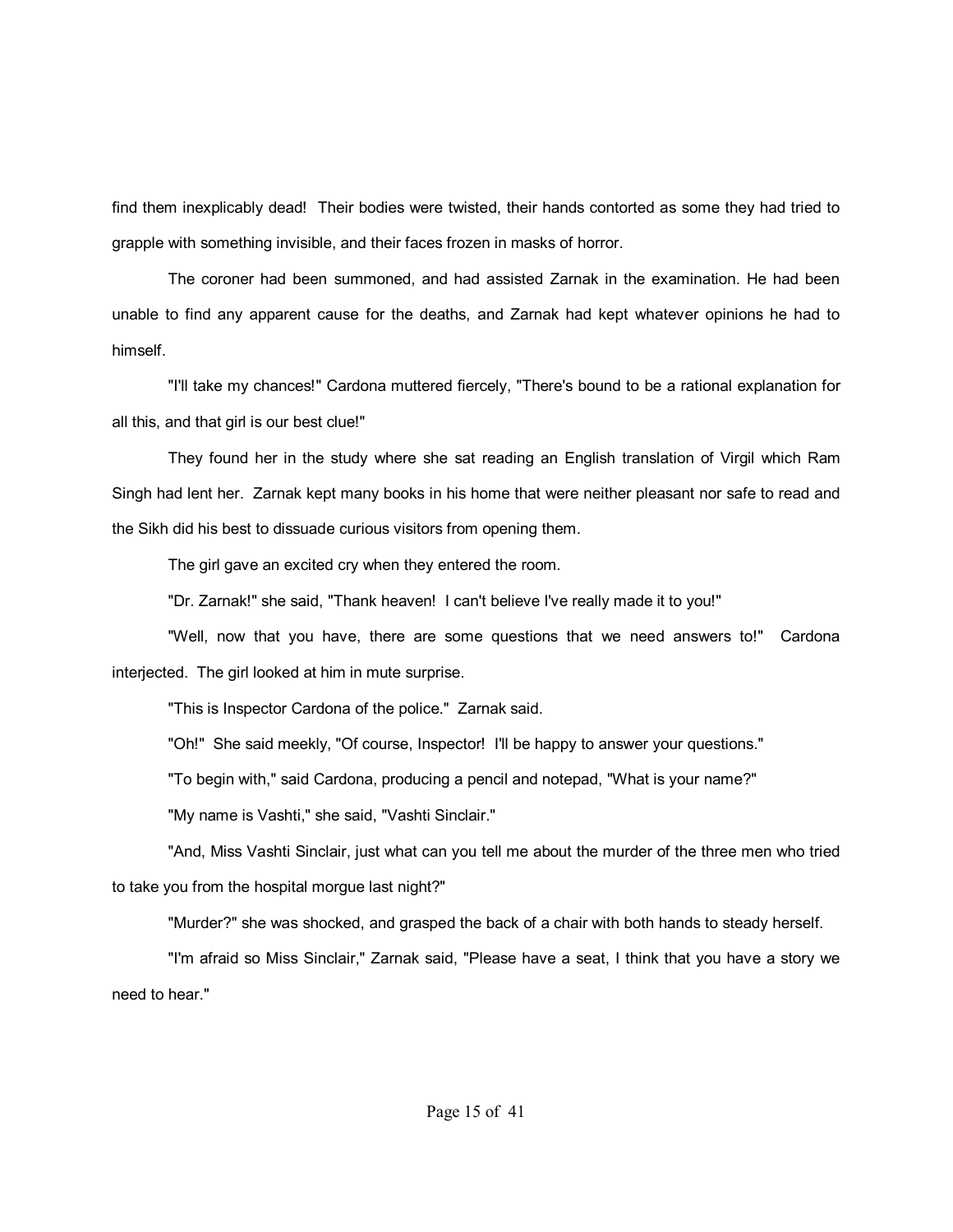"I was born and raised in Africa," she began, "In the Belgian Congo far from civilization. My mother was N'komani, a woman of the Songa tribe. My father was the Rev. Malachi Sinclair, an American missionary.

"It was a hard place to grow up, but my mother's people accepted us in that place where white men and missionaries are usually hated. My father always said that he went only to preach the Gospel but, when he saw the suffering of the people under the Belgian authorities, he knew that he had to help them in any way he could. He told me that, bad as they are now, conditions for the tribes were even worse under King Leopold, during the days of the Free State. That may be so, but it is difficult for me to imagine them being worse.

"In any case, for all my life I have seen my father try to defend the rights of the Songa and the other tribes, even when it earned him beatings from the soldiers."

"His church offered him no protection?" Zarnak asked.

"A little, at first." Vashti said, "But his hated having to intercede for him. He wrote my father angry letters, telling him that he was there to win converts, not to stir up problems with the authorities. When he married my mother, the Bishop cut off all ties with him. Even though she was a convert, the Bishop viewed the marriage as ungodly and unnatural."

"That's a sad story Miss," said Cardona, not unkindly, "But what does that have to do with what's going on now?"

She took a deep breath and nodded, "My father was loved by the Songa" she continued, "Even those who kept to their ancient ways respected him for his kindness and his courage. When the fetish man, old N'shanga, lay dying he called my father to him and gave him a sacred charge. N'shanga was to have been succeeded by his son Bolku but when Bolku died he was left without a successor. There was a relic that had been entrusted to N'shanga's family many generations ago. An object with great power that they were to safeguard, lest it fall into the hands of evil men."

"The ring that you wear." said Zarnak.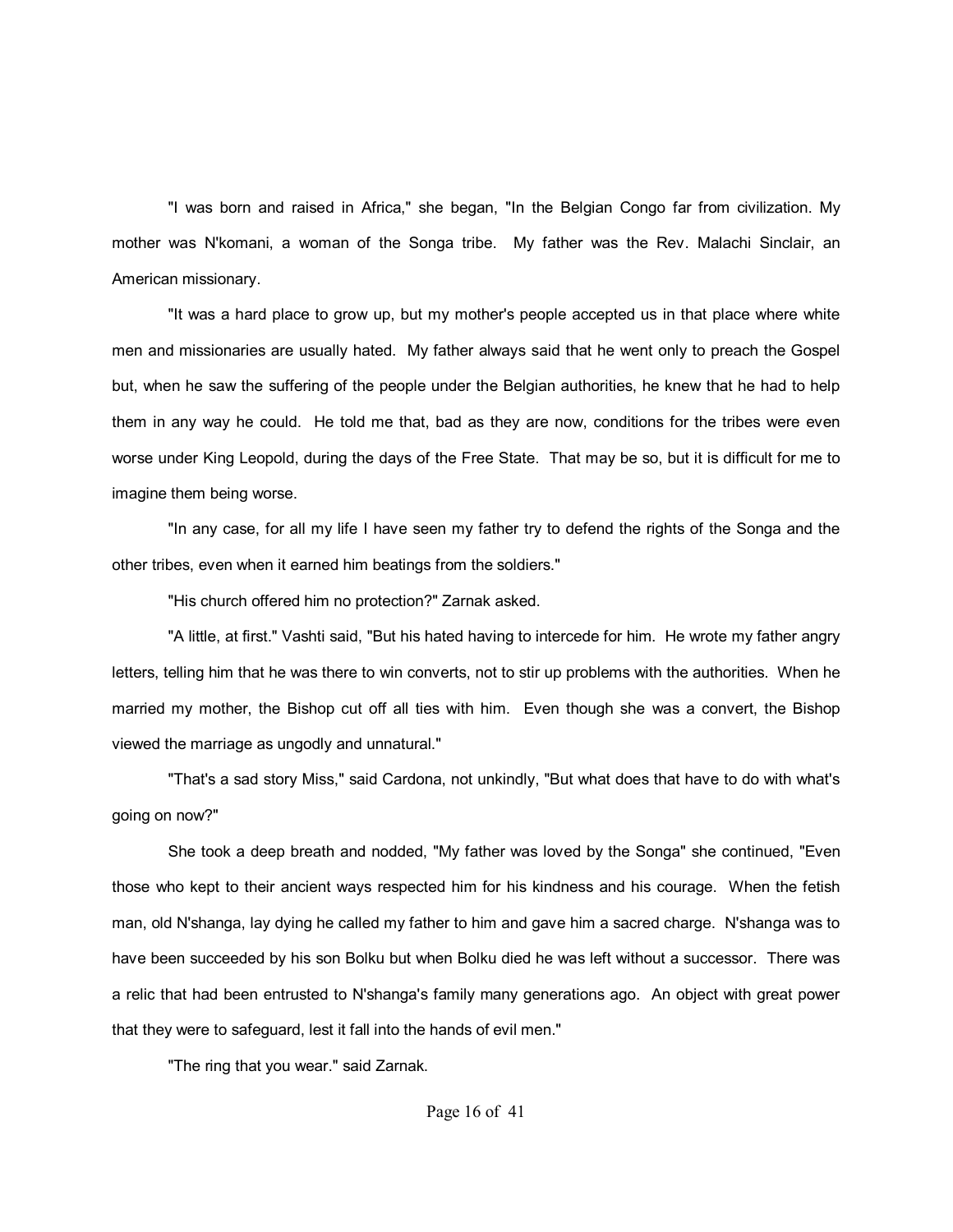"Yes!" she held up her hand the yellow eyes of the serpent-ring seemed to glitter evilly, "The Ring of Set! My father had read of the ring, and knew that it was a talisman of dark power dating back to Egyptian times, and even before. He told me it was a link to dark gods who were worshiped in ancient times."

"Your father seems to have been well informed." Zarnak said.

"He had your book Dr. Zarnak," she replied, "Your *Antiquities of Lost Races*. He was always interested in lost worlds and ancient cultures. It was that perhaps as much as his zeal for the Gospel that brought him to Africa.

"Even though they were of different faiths, N'Shanga saw in my father a good man who would rather die than unleash the ring's evil on the world. He passed on the ring's guardianship to my father and my family for all time.

"My father was deeply honored, of course, but he took all mention of the ring's powers as foolish superstition. He told the story to his friends in Leopoldville, and often showed off the ring, for which he developed a great fascination.

"After some time, outsiders came who had heard about the ring and who wanted to buy it. They belonged to the Thule Society, and claimed that they were collecting relics of the ancient Aryan civilization.

My father refused to sell, even when they offered fabulous sums of money for it. He told them that he knew of their order, and considered it a cancer, spreading it's hateful growth into men's hearts and souls. He told them that he would never sell the ring to them.

"They left, but then terrible things began to happen. Our pet dog was butchered, the village grain store burned down, the mission church was desecrated. When the Songa woman who cleaned our home was killed my father knew that the ring needed a stronger guardian than he could ever be. He had been deeply impressed by your book Dr. Zarnak, and he reasoned that, of all people living, you could tell us what to do. He hoped that he might even be able to pass the guardianship of the ring on to you."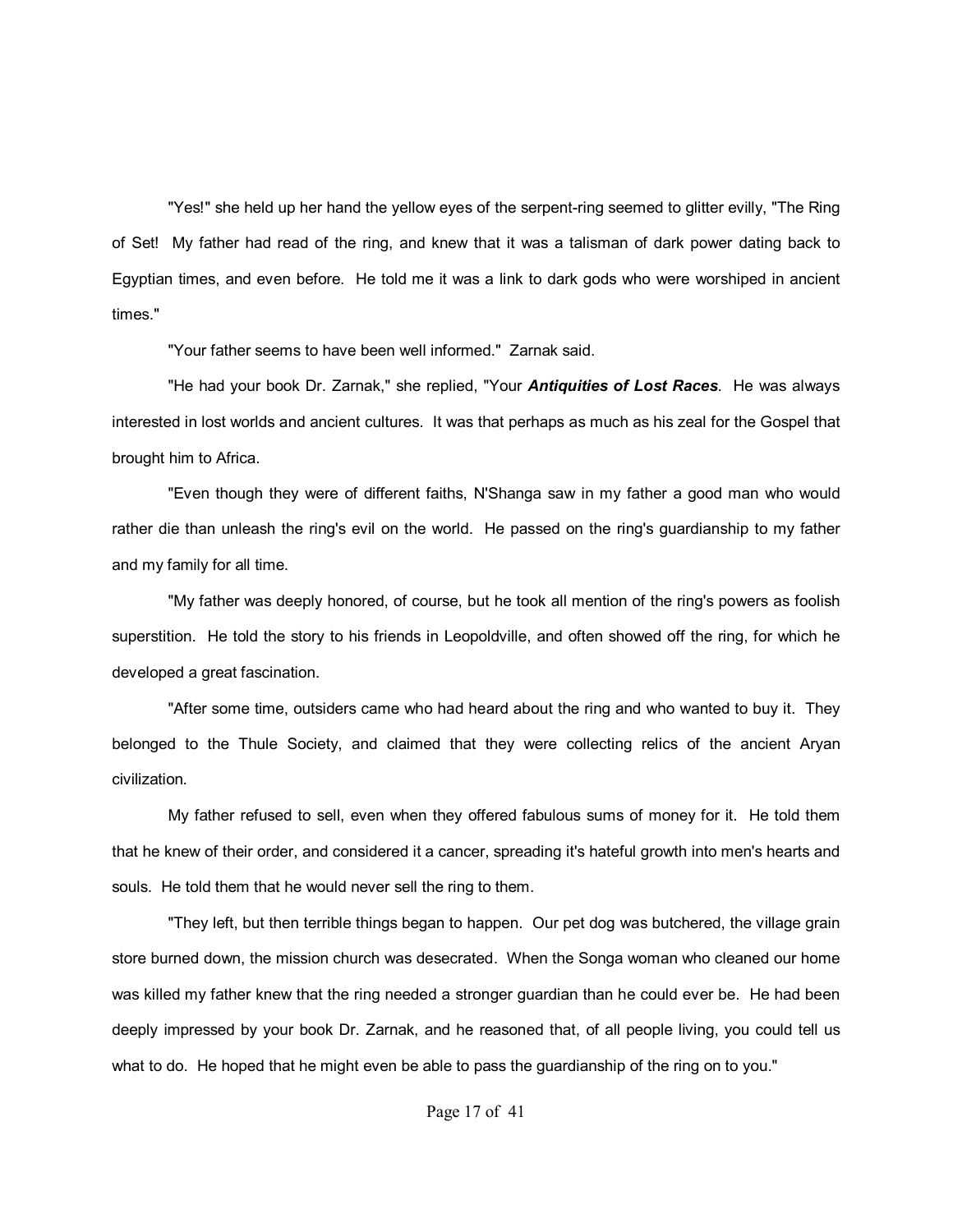"So," said Cardona, "You think it's these Thule guys making all the trouble. That makes sense. The Doc here said that at least one of the men who tried to snatch you was a Thule."

"Miss Sinclair," Zarnak said gently, "Where is your father now?"

"He. . ." She seemed on the verge of tears, but managed to compose herself enough to continue, "We took a ship to London. He had taken to wearing the ring on his finger to keep it safe at all times and soon found that he could not remove it.

I had been sick on the voyage. We had thought it only *mal-de-mer* but, by the time we had reached port, it had become a deadly fever. My father took me to a hospital, but the doctors could find no cause. It was at my bedside that he received a telegram which read, The W. Sinclair,

The ring protects you

Nothing protects your daughter

We wish to make a trade"

"It was unsigned, but he knew that it must be the Thule Society. Somehow they had followed us. The idea that they could make me sick frightened my father and he told me that he spent the night in the hospital chapel prying for the wisdom to know what to do. He said he very nearly gave them the ring, but in the end he found another way.

"I woke in the morning to find that the fever had completely gone, and that I was now wearing the ring. My father sat by my bed with a heavy bandage on his hand. Unable to remove the ring any other way, he had struck off his finger in the night and placed the ring on my hand.

"The doctors wanted to keep him there, but he refused all treatment. He had purchased tickets for a trans-Atlantic ship and insisted we make the voyage. As we went to the docks I touched his face and felt that he was burning up. It was as if the fever had passed from me to him!

"I tried to make him go back to the hospital, but he refused. As we were arguing he suddenly cried out and collapsed. When I knelt beside him he told me to run! He said that there was nothing I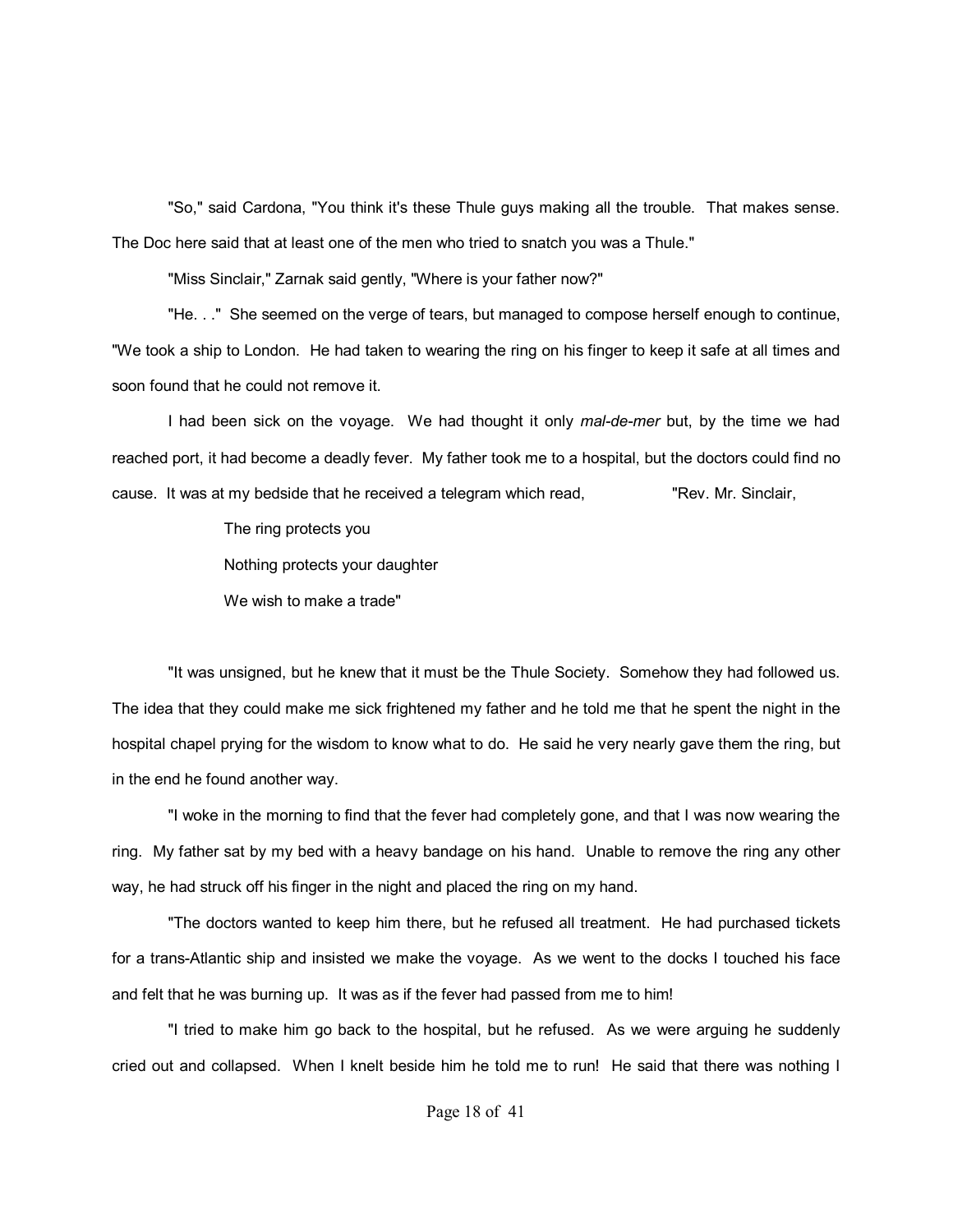could do for him and that our enemies were coming. I tried to quiet him but he only became more frantic. Then I felt it too! Something moving through the crowds toward us! I couldn't see or hear anything except the people around us, but I knew that it was coming!"

"I ran then! I pushed through the people and ran to the ship. I locked myself in the cabin and didn't come out for the whole crossing. Then I was in New York, and I knew I had to find you. . ." She trailed off. When she spoke again it was in a tearful voice that could barely be heard.

"I ran. God forgive me, I shouldn't have! I should have stayed there with him but I ran away and he died alone."

Zarnak moved to the crying girl's side and placed a hand on her shoulder. "If you had stayed, you certainly would have died as well, and the ring would be in their hands. You did what your father wanted you to do, and it was the right thing."

She continued sobbing quietly. After a moment Zarnak left her and went with Cardona into the hall.

"Poor kid," the detective murmured, "I'd really like to get my hooks on these Thules! I'd like to see them try some of this spooky stuff staring down the barrel of a service revolver!"

"Their involvement in any crime will be difficult to prove." Zarnak said.

"Yeah!" Cardona admitted. "Maybe I can get a line on her father through Scotland Yard though. If he was poisoned, that's a starting point. We haven't been able to turn up anything on the three at the morgue yet, but I'll keep at it. In the meanwhile, I think I'd better take the girl into protective custody."

"A good idea inspector," Zarnak said, "But, in this circumstance, my home will offer her better protection than the Precinct house."

"Well," Cardona stroked the stubble on his chin thoughtfully. "I don't buy into the whole magic thing mind you, but she does seem to feel safe here. I suppose it would be good for her peace of mind to stay, as long as I post a couple of guards for extra protection."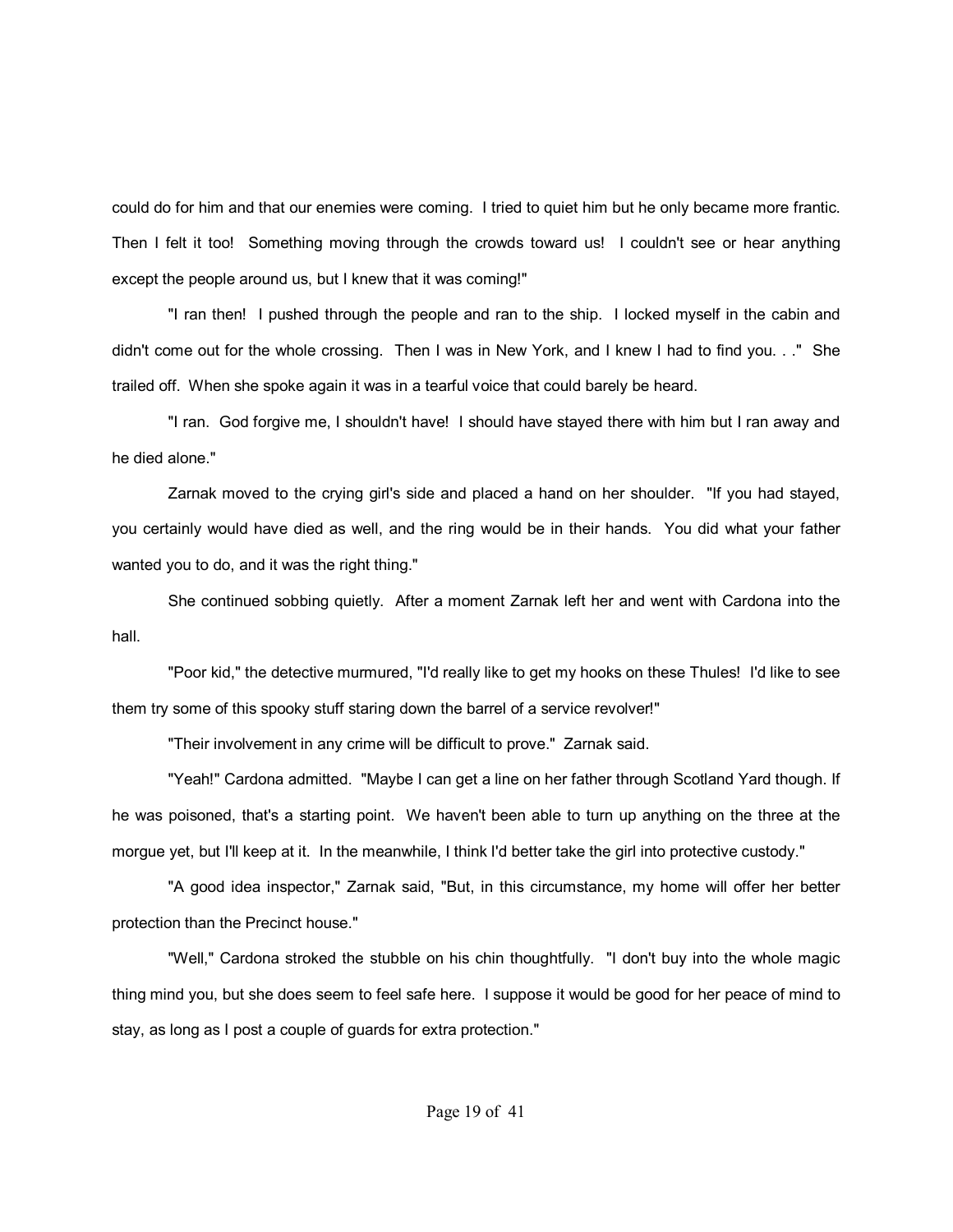"Of course Inspector," Zarnak agreed, "And I will be carrying on my own investigations as well. I have several colleagues who may be able to offer helpful information on the ring."

"Can you repeat that Judge," Zarnak shouted into the telephone. "I can barely make out what you're saying!"

"... ring is controlled by ... only be released ..." Came back a resonant voice which struggled to be heard over the noise on the line. ". . . Set was thought . . . form of Nyar . . ."

"Judge? Judge?" Zarnak shouted, but the line had gone dead.

Zarnak cradled the earpiece of the phone and returned it to his desk. Outside the wind lashed the icy rain around with frightening intensity.

"I seem to have underestimated you," he said quietly, "I would never have thought you could have gathered enough adepts to do this."

Unable to use the telephone he withdrew a pad of paper from his desk and wrote down a massage requesting information on the ring and any other possible assistance. Then he picked up a small silver bell on his desk and rang it. Almost instantly Ram Singh entered the room.

"Ram Singh," Zarnak said, "Please take this message to the telegraph office and have it sent to my friends in sent to Harrisonville and Pursuivant's Landing. Mr. Thunstone is traveling but a copy sent to the Wanderer's Club in Boston may reach him."

"As you wish Sahib." Ram Singh said, and pocketed the message.

"I will be going out as well." Zarnak said, "Our enemies have cut off our communications, but I have allies closer at hand."

"What of the girl Sahib?"

"Miss Sinclair will have to come with me," Zarnak said, "I had hoped to leave her in the protection of the house, but this will require that I have the ring with me and she must go where the ring goes."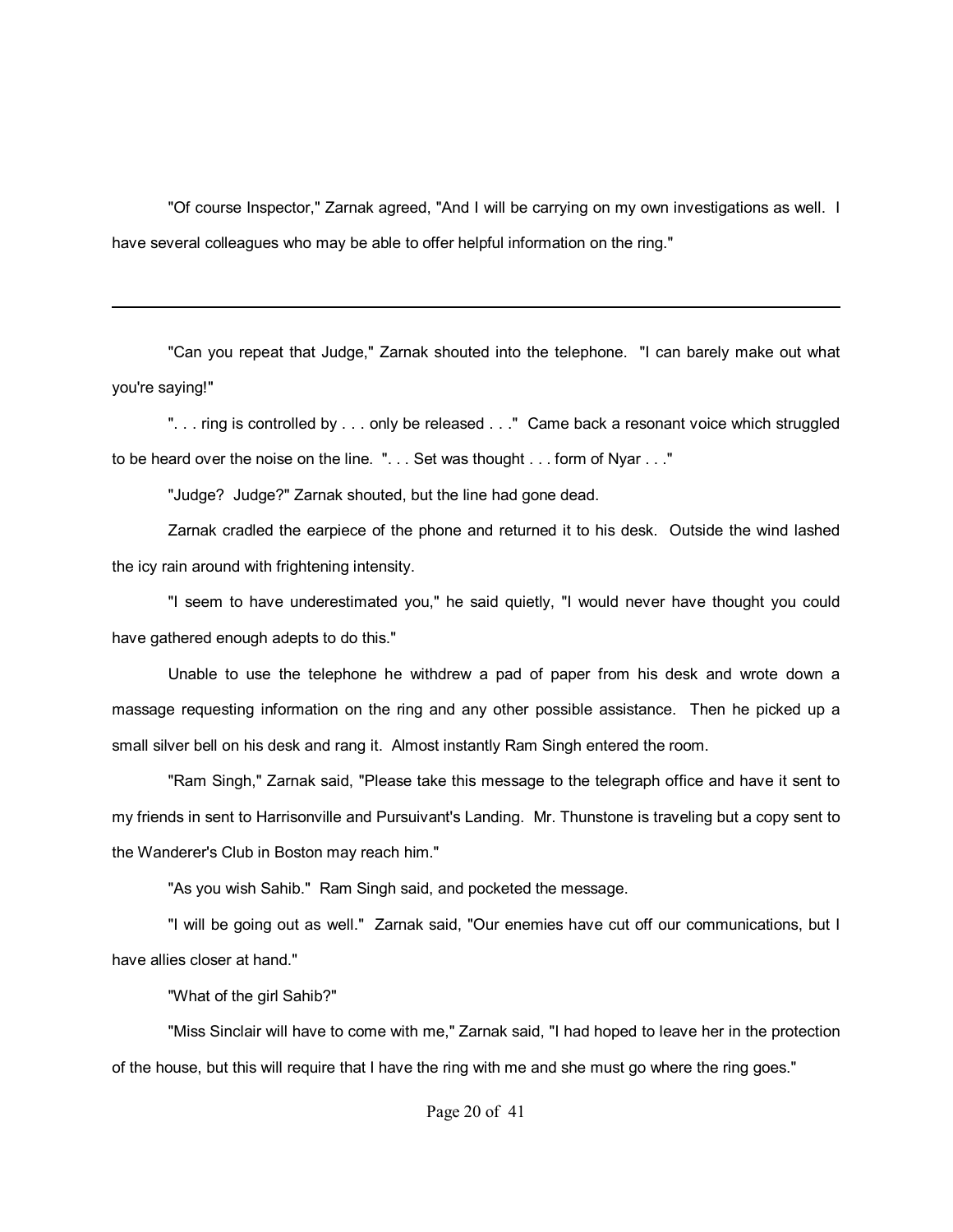"If thee could but wait for my return . . ."

"I would prefer that as well," Zarnak said, "But events are moving much too quickly. Our enemies are rallying powerful forces against us and I fear that any delay will cost us dearly. I will have to protect the young lady without you this time."

"Very good Sahib." The tall Sikh turned and left on his errand without a trace of hesitation. Probably no one in the world except Zarnak would have caught the glimmer of concern in his eyes.

"Protection." Zarnak mused as he looked across his desk absently. His eye settled on the bell he had rung and the ghost of a smile touched his face. He crossed the room to a glass cabinet, opened it, and removed a small box of teakwood. He placed the box on the desk and opened it to reveal a thimble-sized silver bell. It was primitively made, carved from a block of silver rather than hammered, and hanging from a thin silver chain. Etched around the bell's rim in letters almost too fine to read was an inscription in Latin.

With a nod of satisfaction he palmed the bell and replaced the box in the cabinet. He went up to the guest room where he found Vashti sitting at the window and watching the storm. She turned at the slight noise of his entry and he saw that she had been crying.

"Dr. Zarnak," she said brushing away her tears, "I was just . . ."

"Thinking of your father?" he finished.

"Yes," she said, "I understand what you said before, about not letting those people have the ring. That's not why I ran though."

Zarnak nodded but said nothing.

"I ran because I was afraid!" Vashti said, "I ran because I didn't want what had happened to him to happen to me! I shouldn't have run."

"I think there were many reasons you did what you did," he said, "Not the least was that it was what your father asked you to."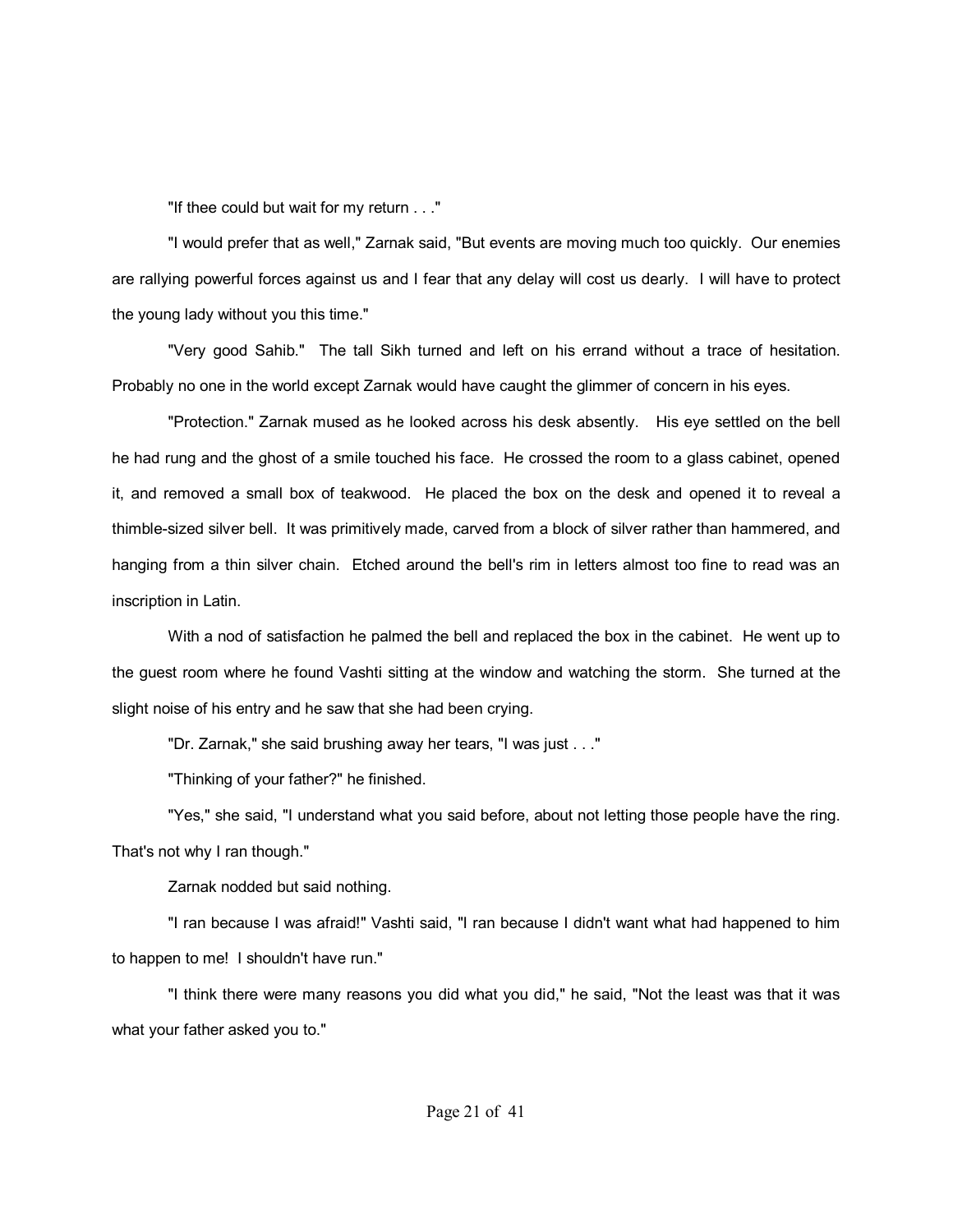"No!" Vashti shook her head fiercely, "That's just an excuse! I shouldn't have left him to die alone?"

"What do you think he would say to that?" Zarnak asked gently.

"He would . . . He would probably forgive me." she said, "But that doesn't make it right! Nothing you, or he, or anyone can say can make what I did right!"

"Yes," Zarnak said, "What happened was terrible, and it was a terrible decision you made. Often, it seems, we cannot choose between the right and the wrong, but between one terrible thing and another.

"You ran, and your father died without you. If you had chosen differently and you had died together, then the Thule Society would have the ring now. Would you feel any less guilty knowing the suffering they could bring to the world with its power?"

"No," she said, "But does that justify what I did?"

"I would not use that word," he said, "There are many people in the world who claim that the rightness of whatever cause they serve justifies any atrocity they commit. Often such people revel in the atrocities they commit, claiming that they serve a greater good and are thus praiseworthy. I don't doubt that our enemies have some high sounding purpose that they would claim justifies what they have done to you.

"I believe that it is better to admit the wrong in what you have done, no matter how necessary. It is better to hold yourself as accountable for your decisions own as you hold others for theirs."

"Then what should I do?" she asked.

"Do what you must," he said, "Then try to heal any pain your actions have caused. Work to be reconciled with those you may have harmed. And, if you are offered forgiveness, accept it as a the gift it is."

"I don't know if I can." Vashti said. "Do you have the courage to try?" She nodded her head.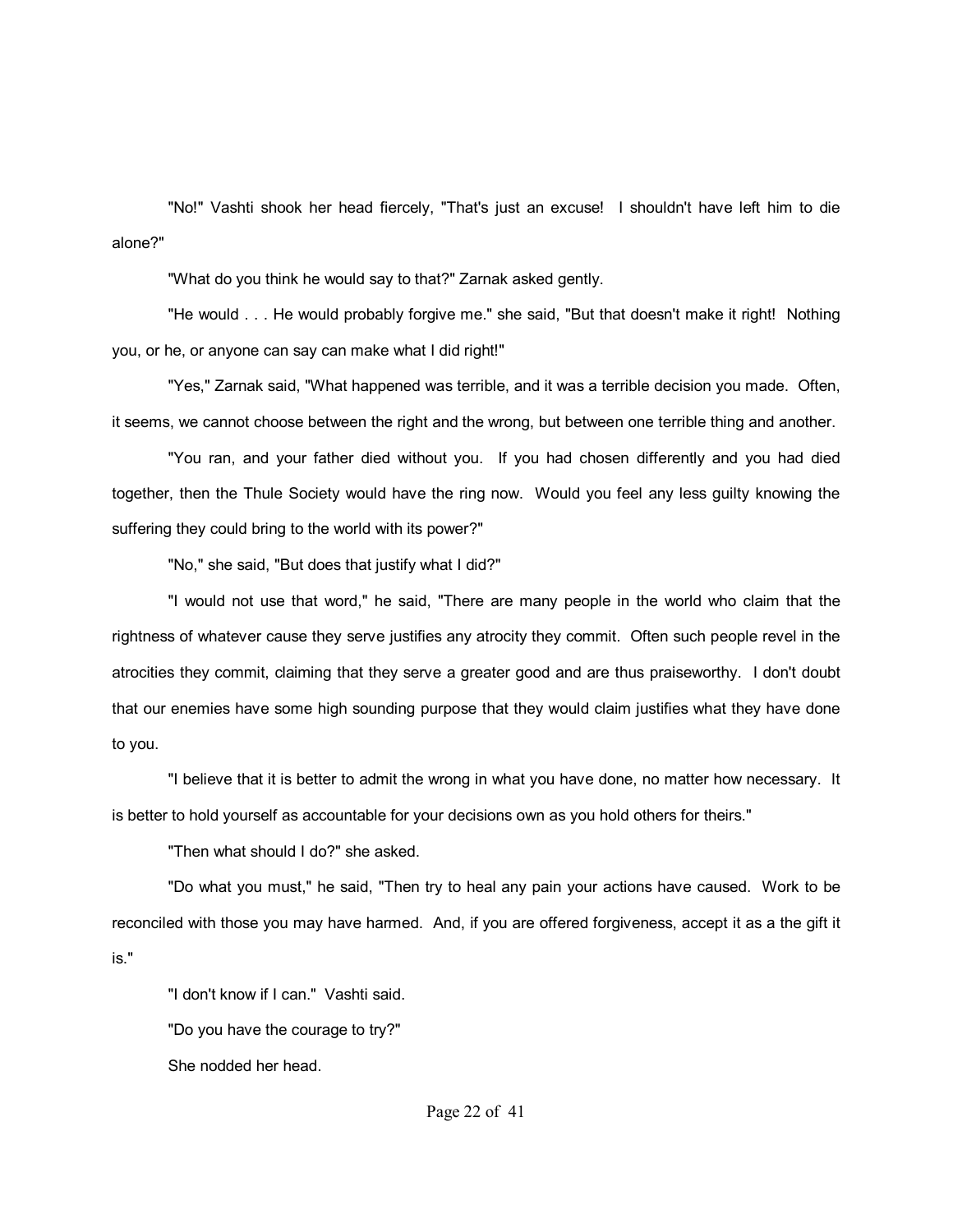"Good!" Zarnak said, "Because I still need your help. We have to go out, to a colleague of mine who can give us more information about the ring. It isn't as safe as I would like, but this will help protect you."

He handed the bell to her.

"*Est mea cunctorum terror vox daemoniorum*" she read, "That's Latin, isn't it? What does it mean?"

"My voice is the terror of all demons." Zarnak translated, "It was forged by Saint Dunstan many years ago. In addition to being the patron saint of silversmiths he is said to have been a great enemy of the Devil. This virtue has passed on to many of the objects he created, including this bell. It is one of a set of three. The second has been lost, and the third is in the keeping of a friend of mine."

"What do I do with it?" She asked.

"Wear it around your neck," Zarnak said, "Conceal it from our foes, but always have it ready. If you are attacked, or if you feel any powerful force trying to overcome you, pull it out and ring it as loudly as you can. Don't stop until you know you are safe."

"That's all?" Vasti said, "It doesn't seem like much of a defense."

"The best protections against dark powers are usually simple things," Zarnak said, "Will you trust me?"

"Yes!" she said emphatically.

"Good," he said, "Then it's time for us to go."

Chinatown was only a short walk from Zarnak's home, though the storm kept it from being an easy one. The two plainclothes officers Cardona had assigned as protection grumbled as they followed through the pouring rain. Zarnak didn't like having them along, they seemed overconfident, and that could easily place them in a situation where he would have to protect them. Watching over Vashti made him vulnerable enough. Watching over them as well could easily overextend his abilities.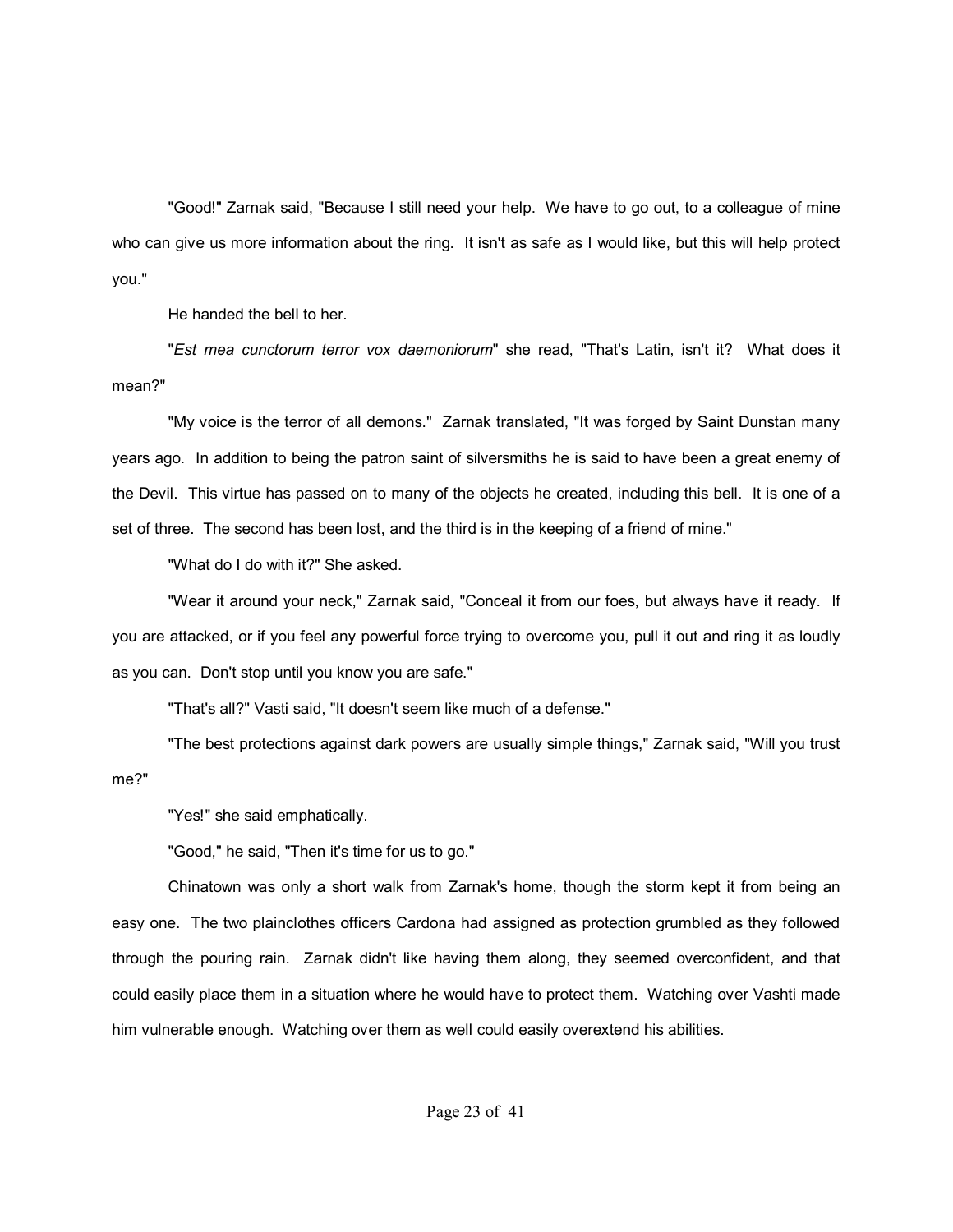"Look!" Vashti cried suddenly and pointed to the sidewalk. Across the concrete tiny shapes were flopping and splashing.

"Tadpoles," Zarnak said, "Not unusual for a storm of this nature."

She thought about asking what kind of nature he meant, but didn't. Instead she spent a good deal of her concentration avoiding stepping on any of the struggling creatures. The curses and sounds of stamping feet behind them suggested that the plainclothesmen weren't so careful.

The shop they wanted was off the main streets and the only sign in the window was in Chinese characters. It looked little different than any of a hundred other shops in the district. The windows and shelves were filled with all manner of curios and books laid out with no discernable pattern. They stepped into the shelter of the awning and Zarnak turned to the taller of the policemen."

"Detective," he said, "Miss Sinclair and I must speak to the proprietor. Will you please wait here for us?"

"Nothing doing brother!" the plainclothesman answered, "Inspector Cardona said to stick to you and the girl and that's just what we're going to do."

"I'm afraid you don't understand," Zarnak said. His dark eyes locked with the detective's hazel ones. "We will be perfectly safe. It will take only a few moments. You can wait out here until we return."

The detective's scowl left his face. He looked over the shop a second time. "It looks safe enough." He growled, "But you make sure this only takes a few minutes! We'll wait out here until you come back!"

As they entered the shop the proprietor hurried over to meet them. He was a heavy-set Chinese of about sixty with unkempt hair and clothes and an odd cast to one eye. He greeted Zarnak in Chinese and Vashti was surprised when her companion responded effortlessly in that language. They spoke for several minutes, then the man went into the back.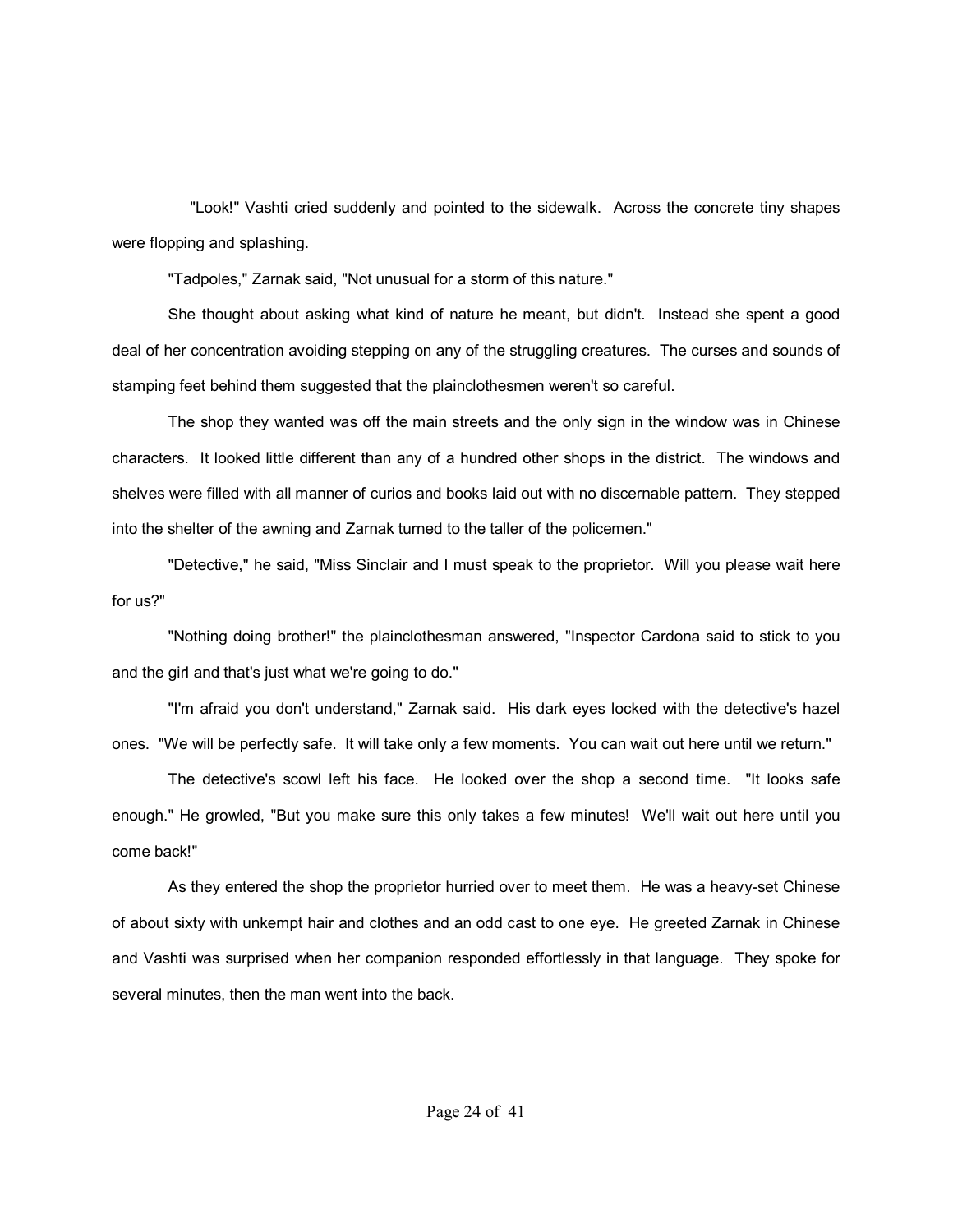Vashti busied herself looking through the shelves. There were beautiful things here, bits of statuary, pieces of jewelry, but hidden among the cheap and gaudy. Normally she would have found this a fascinating place to browse, but she found herself thinking of her father.

The shop owner has reemerged with a massive book bound in some sort of hide that was still shaggy. He laid it open on the counter and he and Zarnak studied its pages closely for several minutes. Vashti could not see it clearly from where she stood, but thought the letters might be Arabic. Finally Zarnak gave a triumphant cry and pointed to the page. The owner seemed dubious, but Zarnak pulled out a notebook and carefully copied a passage in his small, precise hand. Shutting the notebook, he thanked the man then crossed to where Vashti stood.

"What was that book?" She asked.

"It is called *The Lesser Book of Suleyman*." Zarnak responded. Suleyman is the Moslem name for King Solomon. The book is an account of the spells the wise king is said to have used to bind and unbind the djinn."

"Like the story of the genii in the lamp?" she asked.

"Yes." he said, "When Suleyman overcame these powerful spirits he bound them by forcing them to inhabit inanimate objects like lamps and bottles and rings."

Vashti caught her breath and raised her hand, the yellow eyes of the serpent shone evilly in the dim room. "That has something to do with my ring!" She said.

"Yes," he agreed, "But I don't want to try my idea here. We need to return to my home where we shall see if my idea is right."

They stepped outside to find the rain slackening and their police escort missing. Zarnak looked frantically up and down the street, but there was no sign of them.

Vashti cried out as a man came barreling out of an alleyway and collided with her. They both went down. Zarnak was at her side in an instant. She hadn't been hurt, in fact the collision looked like an innocent accident. Zarnak helped her to her feet as the man struggled to his."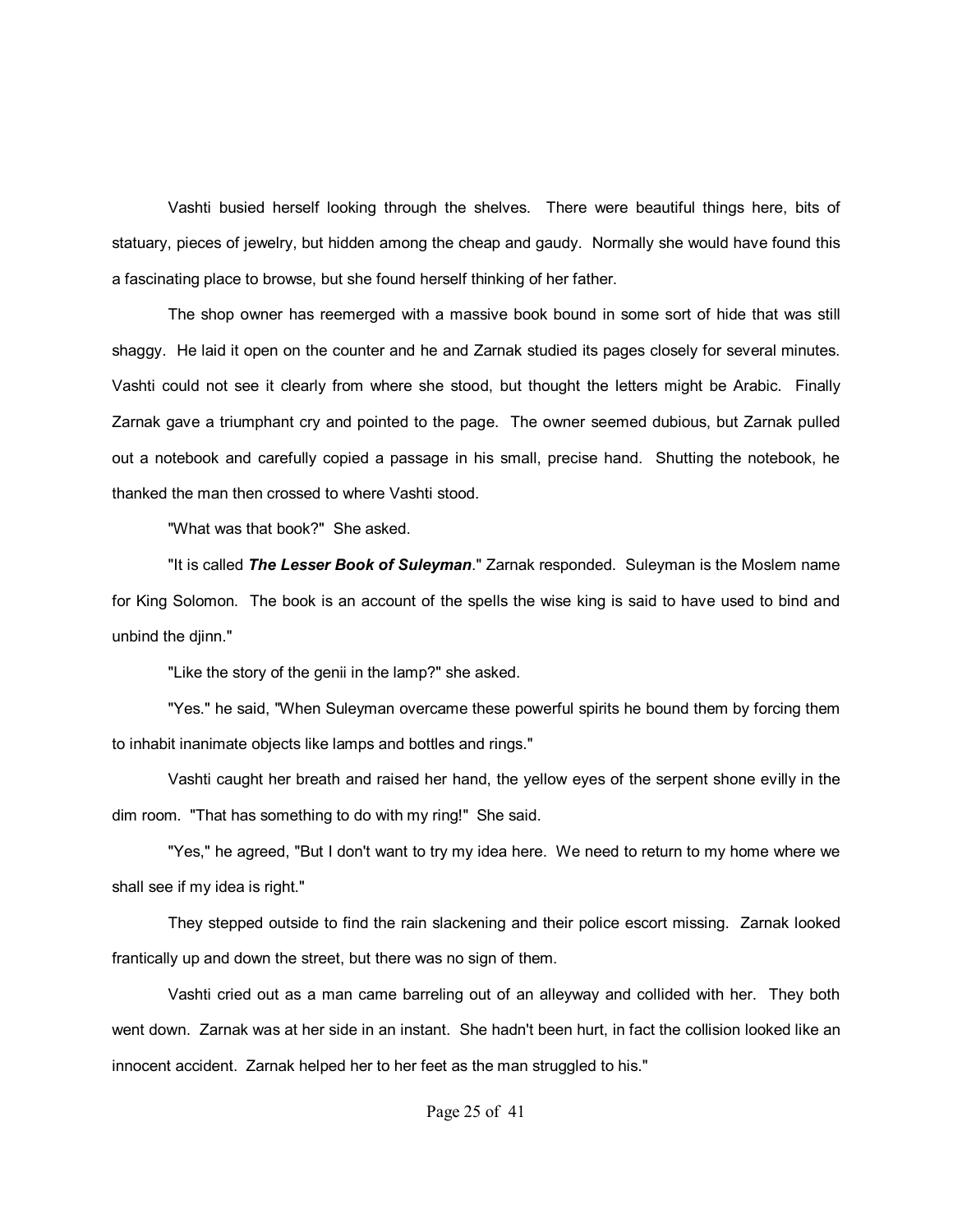"I'm so frightfully sorry!" the man said, "I'm afraid I'm running late for an engagement and I was hurrying along without paying attention. I'm so sorry Miss, you aren't hurt, are you?"

Vashti smiled and shook her head but Zarnak scrutinized the man carefully. He was a small man short, plump, and well dressed. He had a British accent and a harmless, engaging manner. His head was shaved and he wore a neat goatee beard , giving him the appearance of a harmless little comical troll.

"Please allow me," he said, scooping up her purse from where it had fallen and handing it to her. Vashti moved to accept it but Zarnak caught her wrist.

"That's awfully rude of you," the little man said, "I was just trying to return the young lady's purse." He reached toward Vashti again but Zarnak stepped between them.

"Well then," the man said in apparent confusion, "If you'd rather take it I suppose that's well and good."

 "I'm afraid it's not!" said Zarnak and struck the man's arm away so the purse fell onto the sidewalk spilling its contents. Then he grasped the man by the lapels and pulled him onto his toes so their faces were inches apart. "Do you think that I would accept anything from your hand? Or allow her to?"

He thrust the man away from him with enough force to send him sprawling in the street.

"You're a madman!" the little man cried, "You can't treat me like this! I have half a mind to call the police!"

"The police?" Zarnak echoed mockingly, "Well, I wouldn't want that sort of trouble. Perhaps I should just return this." With a flourish of his hand he produced a billfold. The little man's shocked expression as he groped at his pockets showed that it was his.

"Here you are," Zarnak said, and tossed the billfold in an easy underhanded pitch.

The little man reached out to catch the wallet, then a sudden look of terror crossed his face. He lunged to the side and let the billfold fly past to land on the street behind him.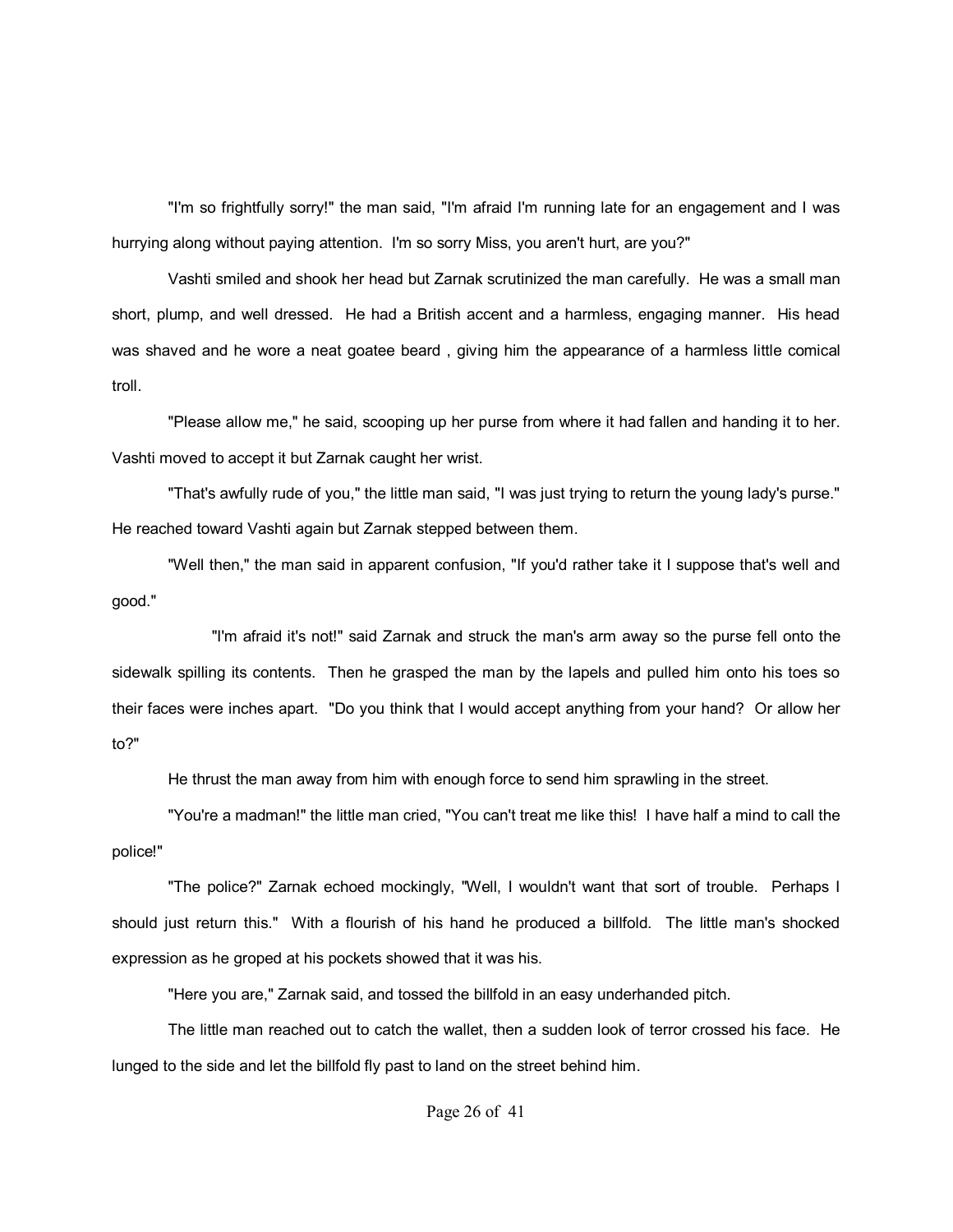"You fool!" he cried as he clambered to his feet. "You don't understand what forces you are dealing with! Give us the girl, or . . ."

"It's not I who is having difficulty understanding." Zarnak cut in, "Take your parlor tricks and scurry off to your den!"

The little man fumed angrily, but seemed to have no reply. After a moment he turned and, ignoring the fallen billfold, stalked away.

"What happened?" Vashti asked, a look of confusion on her face.

"I'll show you," Zarnak strode over to the spilled contents of her purse and pointed down at a rain-soaked piece of paper on the sidewalk.

"Do you recognize this?" he asked, "Don't touch it, just take a look."

She peered at it closely. It was about three inches long and less than an inch wide. The paper looked ordinary enough, but there was writing on it in a script she didn't recognize.

"I've never seen it before," she said, "What is it?"

"Something very dangerous!" Zarnak said, "Something I need to deal with. Please hand me the bell."

Zarnak accepted the bell, chanted something in Latin, then rang it three times directly over the paper. The bell's call was impossibly loud for something so small. It was almost painfully loud, though it's tone was beautiful. At the last peal, the paper seemed to shrivel, then, despite the rain, it burst into flame and was ash in seconds.

"What was that?"

"That was something more dangerous than any weapon of war." Zarnak said. "He slipped it into your purse so that you would willingly accept it from his hand. If you had, it would have summoned a demon to come for you, a being so powerful that I doubt I could have protected you."

"A demon?" Vashti's voice was shocked, "Do such things really exist?"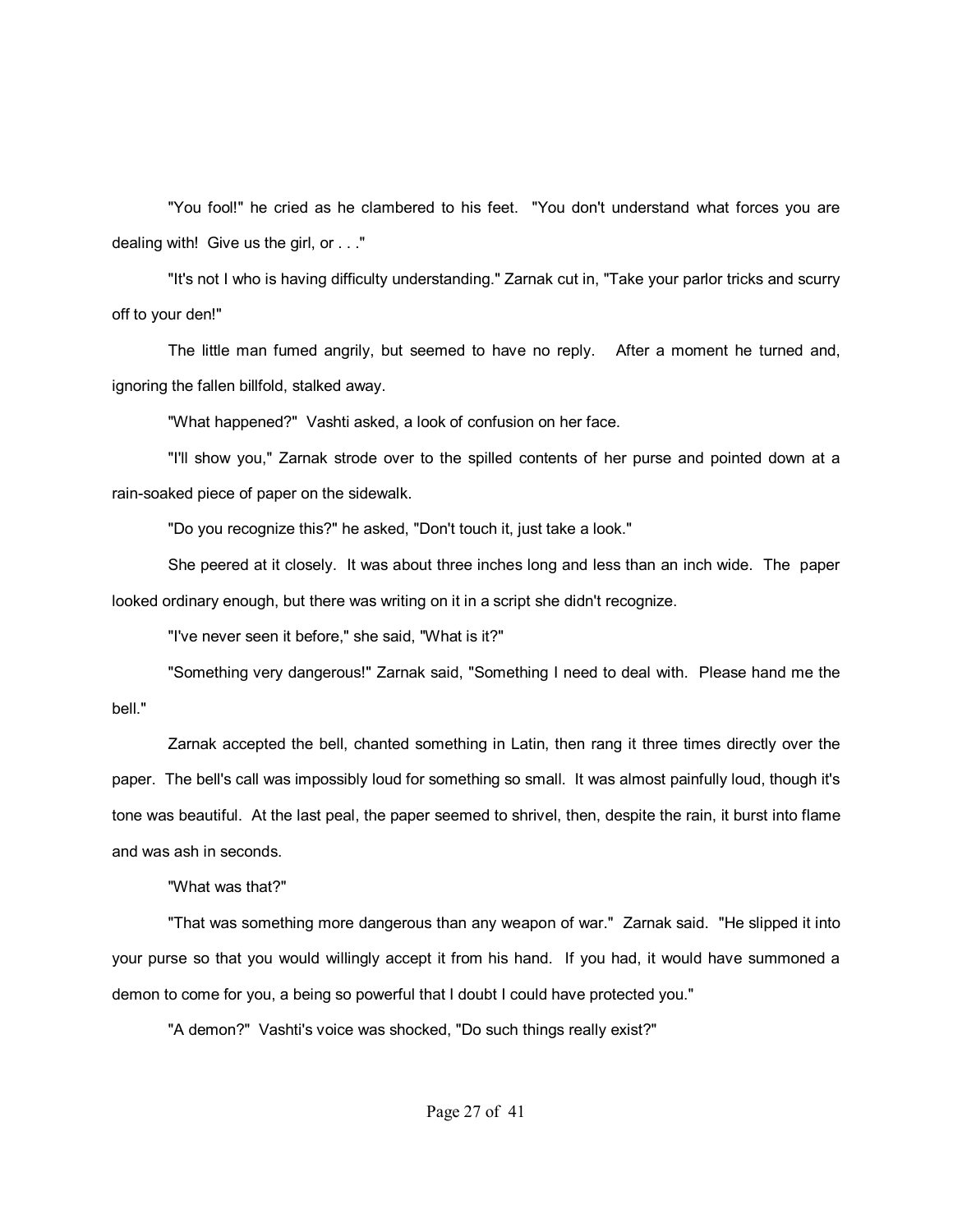"Evil exists in many forms." He answered. He strode to where the little man's wallet still lay on the pavement, picked it up and opened it.

There was a British passport inside which identified the man as a Mr. Karswell, there was also a substantial wad of American money in fifty and hundred dollar bills. Zarnak took the money out and dropped it in the street, then he closed the billfold and dropped it in his coat pocket.

"What are you doing?" Vashti asked.

"I discarded the money because there is a karmic balance to maintain, and because I am not a thief. I keep the wallet because an enemy's personal possessions can be potent, both as a weapon or as a defense. He gave the wallet to me freely, after a fashion. If the opportunity ever presents itself I will gladly return it to him. As you saw though, I doubt he will ever willingly accept it back from me."

"He. . ." She spoke slowly, fitting her thoughts together with care, "He thought that you had put something in it, like he did with my purse."

Zarnak allowed himself a tight smile, "Yes," he said, "In fact he thought that I might have taken the paper out of your purse, then slipped it into his wallet when I picked his pocket."

"And if he had been right, and had caught the wallet?"

"Then his own demon would have sought him out." Zarnak said, "But come, we have to get back to the safety of my home. We can discuss this as we walk."

Zarnak took her arm and started to guide her down the street, but Vashti held back.

"The policemen!" she said, "We have to find them!"

"There is nothing we can do for now." Zarnak said with a touch of impatience, "I agreed to protect you, not them. Staying here and searching would only jeopardize you and I cannot allow that!"

"I don't care!" she cried, "They could be hurt! We have to help them!"

"We can't!" He said fiercely. Then in a quieter voice, "I appreciate your compassion, and I appreciate your courage. But there is nothing we can accomplish here except to leave ourselves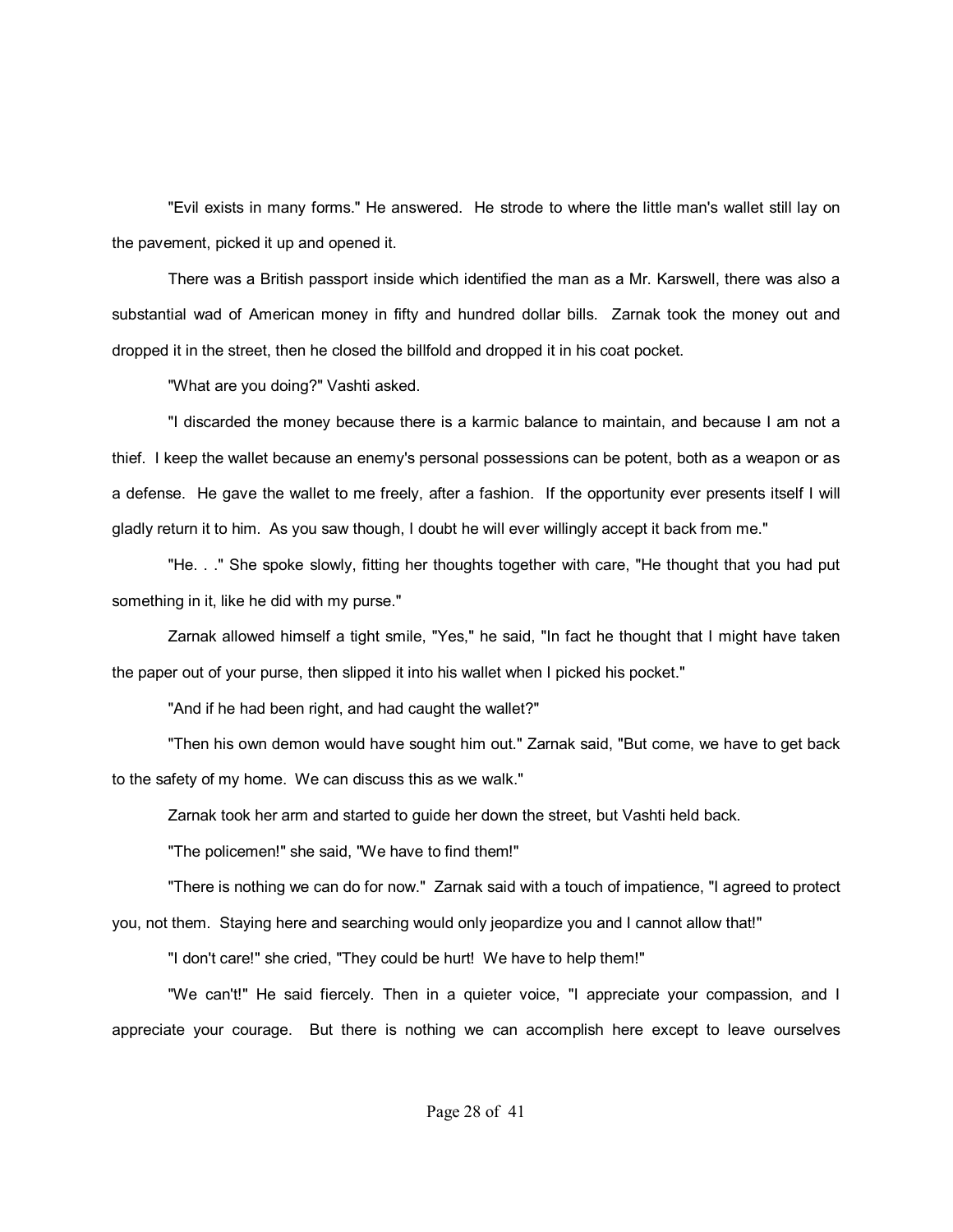vulnerable. I promise that I will call Inspector Cardona as soon as we are in my home. The police can find them much more surely than we can."

She nodded her head but he saw that there were tears in her eyes. He knew that she felt she was abandoning someone who needed her again.

They walked in silence for a few moments before she spoke.

"It doesn't make sense to me." she said, "How could taking that piece of paper make a difference?"

"That is the nature of the forces Karswell and his allies deal in." Zarnak said, "What we call evil can attack us, can seem to overwhelm us by sheer force, but it can never truly conquer us unless we willingly allow it in."

"Like the legend of the vampire?" she asked, "He cannot enter your home unless invited?"

"That legend is true on a number of levels." he said, "Yes, that is a good parallel. No force of evil, nor servitor of evil can conquer you without your allowing it. They may destroy you physically, but what they really desire will not be theirs unless you give it to them."

"The body they may kill . . ." she quoted.

"The words of that old hymn are true." Zarnak said, "It is a truth embodied in the teachings of many of the great religions. As powerful as these men seem their power is limited so long as you do not assent to it."

As they walked down China Alley, a long sedan turned behind them.

"Run!" Zarnak clipped!

They were up the steps and into the door as the car pulled up behind them.

"Stay inside!" Zarnak said, "They can't do much while you're protected by the house!" Then he turned to stand on the threshold.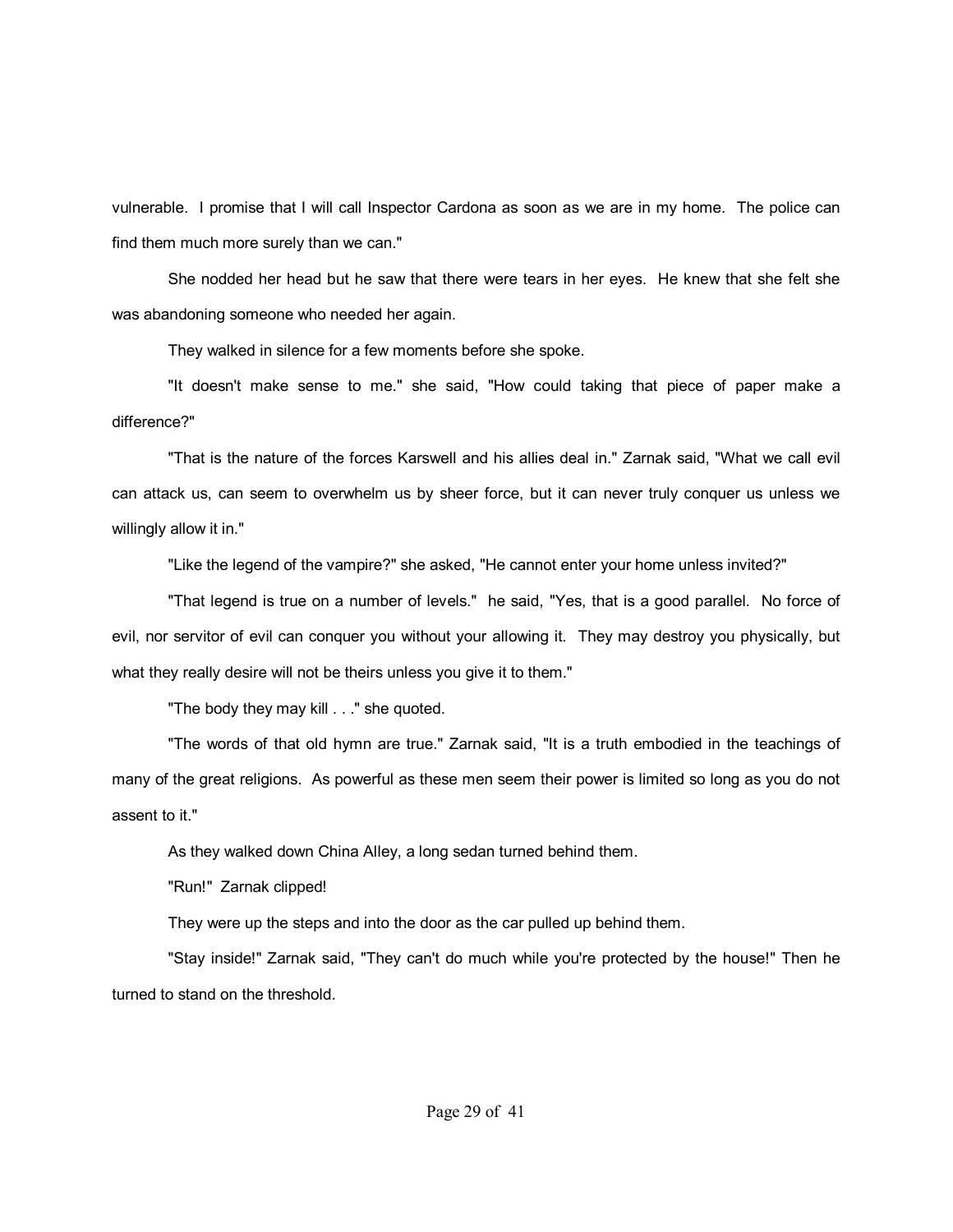The car disgorged two men, the first was a massive man over six feet tall with a completely bald head and an eagle-like beak of a nose. The other was shorter and slender, also with a shaven head and sporting a blond goatee beard.

"Stop!' Zarnak's commanding tone halted both men in their tracks.

"Doctor Zarnak" the slender man said pleasantly, AIt is an honor to meet such a distinguished practitioner. My name is Conrad Faustus. My colleague's name is Thorne."

"Faustus?" Zarnak said, "That's not especially original."

Both men smiled at this, as if they were exchanging witticisms at a cocktail party.

"I readily admit it!" the man calling himself Faustus said, AI have discarded my mundane name in favor of one which suits me better."

"The name of a deluded fool who sold his soul in return for the illusion of power." Zarnak returned dryly.

"The name of a hero!" Faustus shot back, "An Aryan hero who saw his destiny and did what was necessary to seize it!"

"And you Thorne?" Zarnak said, "Just Thorne? Not Odin or Demogorgon?"

"There will come a day, when the world will know me by a name of power." the big man said. His deep voice held a resonance that would have done an orator proud."

"We want the girl, Zarnak." Faustus said pleasantly.

Zarnak remained silent.

"You cannot resist the assembled power we represent." Thorne said, "You must know that. Individually I concede that you may well be more powerful than any of us but together, no individual can hope to resist."

"Nor need you." Faustus said, "We would be privileged to have you join us. We are destined to be the rulers of this world, and you could be one of us."

"I am not one of your Aryans." Zarnak said.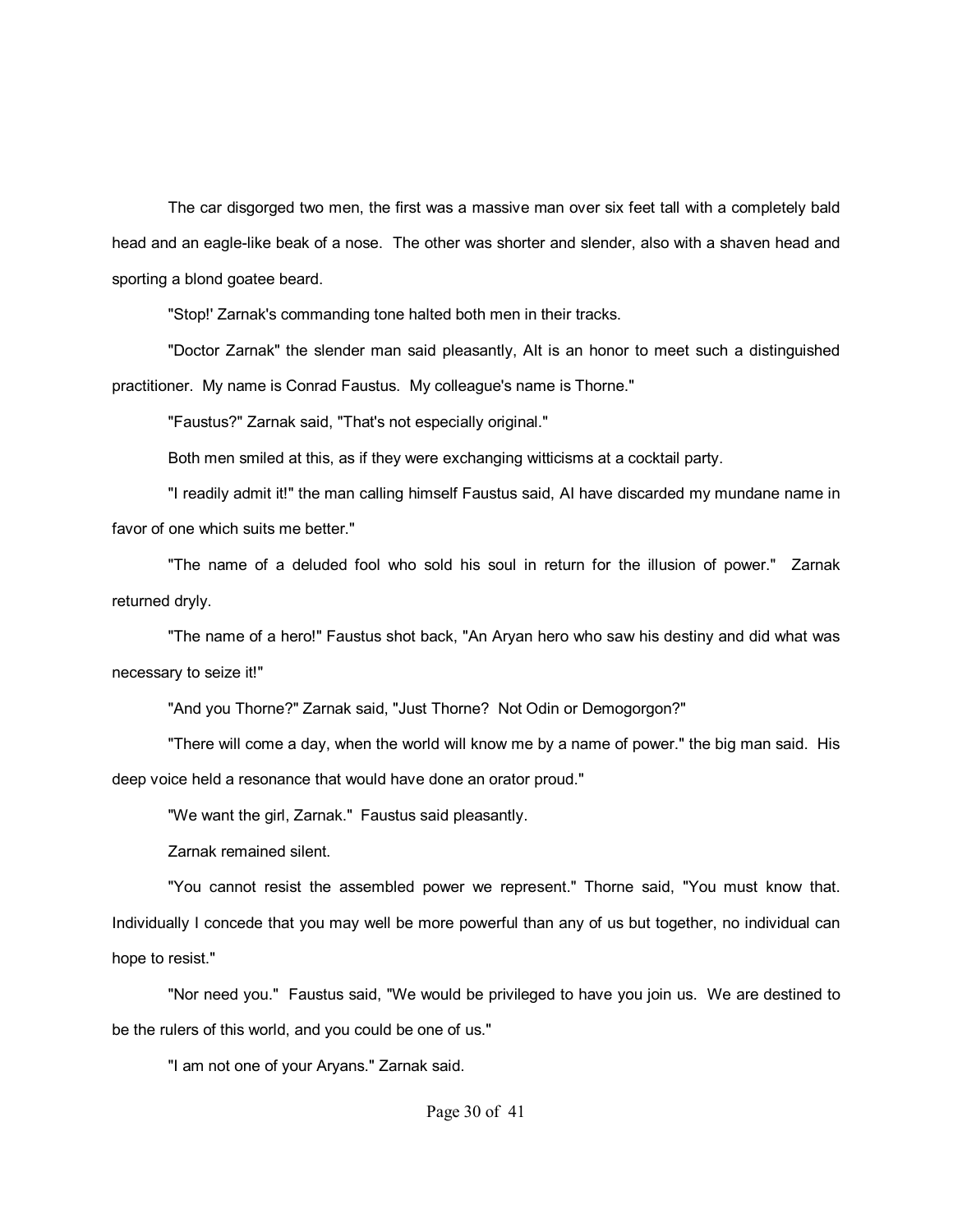"Not by birth perhaps," Faustus said, "But no man can journey so far down the secret paths unless he is the reincarnation of one of the Great White Brotherhood. Your power cries out that you are one of us!"

"Join us and be glorified," said Thorne, "Or oppose us and be destroyed. You must know that there is no third choice."

"Gentlemen," Zarnak said, "You are embarrassingly predictable in your offers. I am afraid I must be just as predictable in my refusal."

Both men chuckled, as at a good joke.

"Don't worry Doctor," Faustus said, "We're actually not as predictable as all that."

Zarnak's head exploded with pain! He collapsed to the stoop, his ears roaring and his vision dimming. The last thing he saw before darkness overcame him was Vashti standing over him, a small but heavy piece of brass statuary in her hand.

He awoke in a large, dim room with a high ceiling. He was lying on his back on a narrow stone table as hooded shapes moved back and forth around him. His head ached where he had been struck. He tried to raise his hands to touch it but found that they were chained down. He revised his assessment of table' to altar.' He focused his mind on a yoga technique that reduced the pain to a dull ache, then looked around.

The hooded figures were going through preparatory rituals. One, a pot-bellied man of about sixty with the requisite bald head and goatee was pouring a circle of sand around the altar when a voice stopped him.

"Mocata!" It was Faust's voice, "Don't close the circle yet, I want to have a few words with our honored guest first."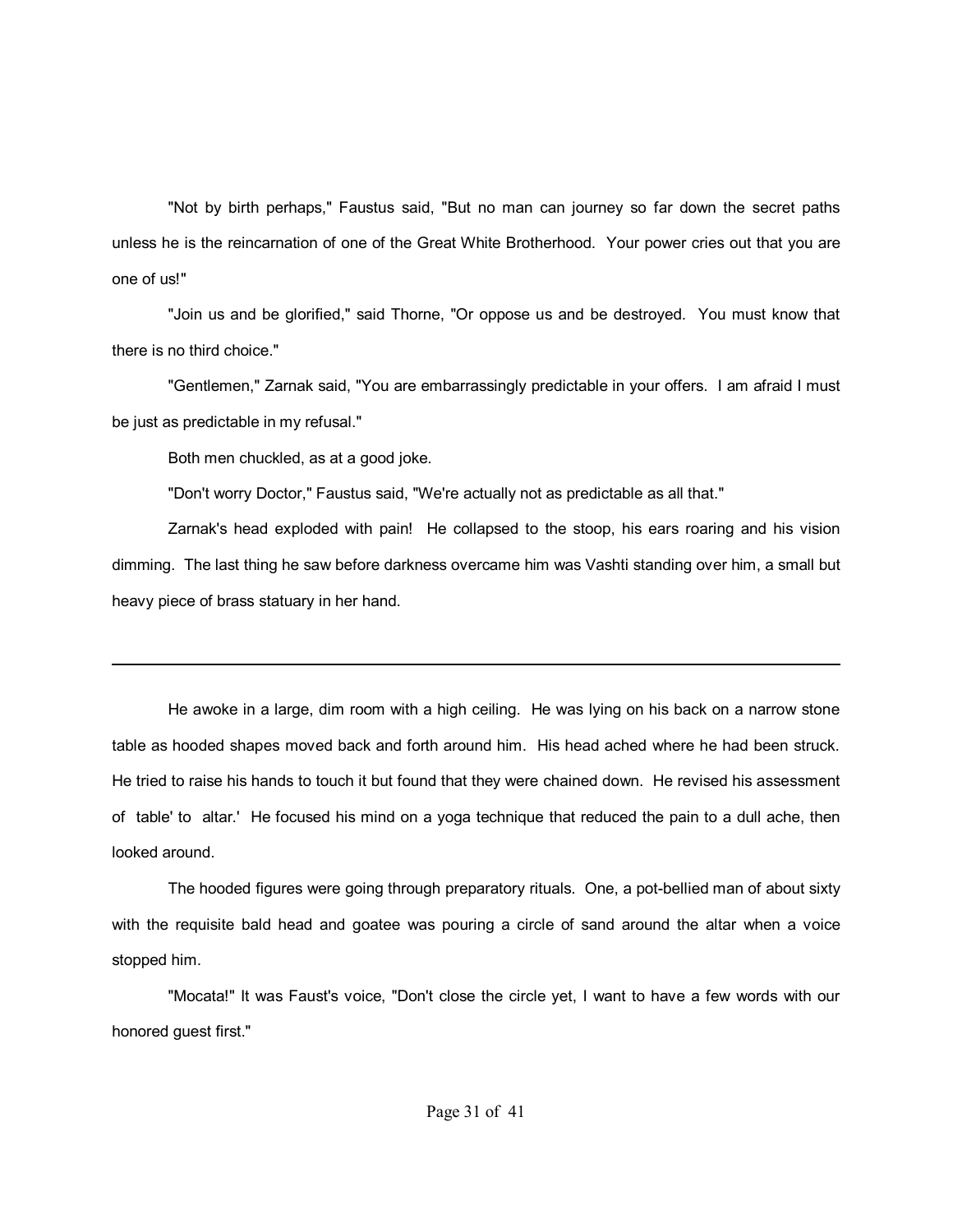"The casting of the circle must be continuous," said Mocata, "If there is an interruption it is not as efficacious."

"It will be enough!" said Faust, "Do not seek to question me!"

"As you say, Magister." said Mocata in scornful tone. He placed the jar of sand carefully on the ground and walked away.

Faustus stepped into view. He was wearing a rich satin robe with a jeweled swastika pendant depending from his neck on a heavy golden chain. With him was a handsome young man, taller than Faustus but robed in the humbler black of the attendants in the room. Unlike the others he was clean shaven and had a full head of hair. His dark good looks and indolent air made him seem more a wealthy young idler than a diabolist or sorcerer.

"I'm glad to see you awakened before our little ceremony Herr Doctor." Faust said pleasantly. "I think you will appreciate what you have planned."

"It doesn't seem particularly inspired." Zarnak. "I am your prisoner and I suppose I am to be sacrificed to the powers you serve."

 "Ah, but you don't understand the irony of the sacrifice," the young exquisite said, "You are to be sacrificed . . ."

"Roelocke!" Faustus snapped angrily. The younger man flushed, then bowed his head in contrition.

"I brought this one here to show you who defeated you!" Faustus said, "It was Roelocke who discovered the spell that let us strike at you." The young man looked a question at him. When Faustus nodded he began to speak.

"We knew that your defenses would be strong," Roelocke said, "And we knew that the ring protected the girl from our influence as long as she wore it. But I found a way to strike at her through the ring itself. I invoked the dark forces that haunt the ring to take control of her body and strike you down. The effect was only temporary, but it was more than enough!"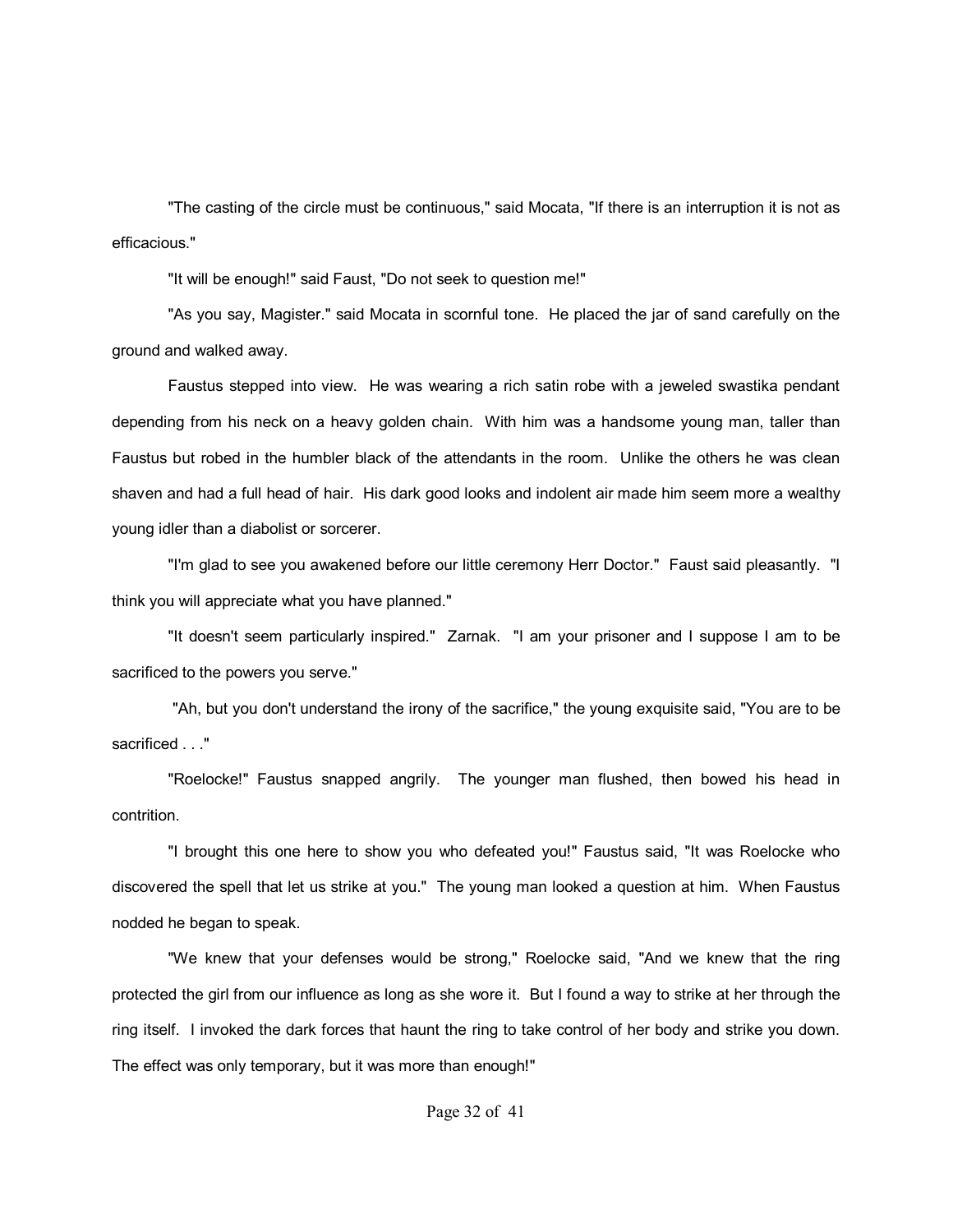"You see Zarnak," Faustus said, "Roelocke is one of the least of my followers. He is not even an Aryan, his blood is tainted by the Slav and the Serb. If such as this was able to overcome you, then you never stood a chance against our combined power." He dismissed the humiliated young man with a wave of his hand.

"Such children, all of them." he said, "Without me to guide them they would never overcome their petty bickering to accomplish anything!"

"I'm not certain what you think they can accomplish with your leadership." Zarnak said.

"Then you are a fool!" Faust said, "Once the Orouborous is in my hands I will use its power to unite the white races. We will purge the world of the black filth who have tainted our bloodlines for so long and be restored to the god-like supremacy our ancestors held over the earth in the days of Thule!"

"The Orouborous?" Zarnak said. "Do you mean the Serpent Ring of Set?"

"Set!" the Wizard spit on the floor as a gesture of disgust. "Any fool can see that the ring is an ancient Aryan symbol of power! It represents the Jormangandr, the great serpent which holds the world in its coils until the day of Ragnarok. And, with its power I shall hold the world as well!"

"And this ritual?"

"This ritual serves two purposes." Faustus said with a nasty smile, "First, it will awaken the powers of the ring fully through the sacrifice of a powerful magician in the service of our enemies. Second, the hand that wields the knife will be that of the *schwartze* bitch you have been so zealous to protect. By killing you of her own will, she will give herself over to the dark powers and they will consume her. The ring will be free of her polluting touch and ready for me to take up!"

"All very logical," Zarnak said dryly, "Though I do not believe you can make the girl kill me willingly."

"I disagree," Faust said, "But we shall see, and very soon. Now I must leave you I'm afraid. The time is short and I have to prepare."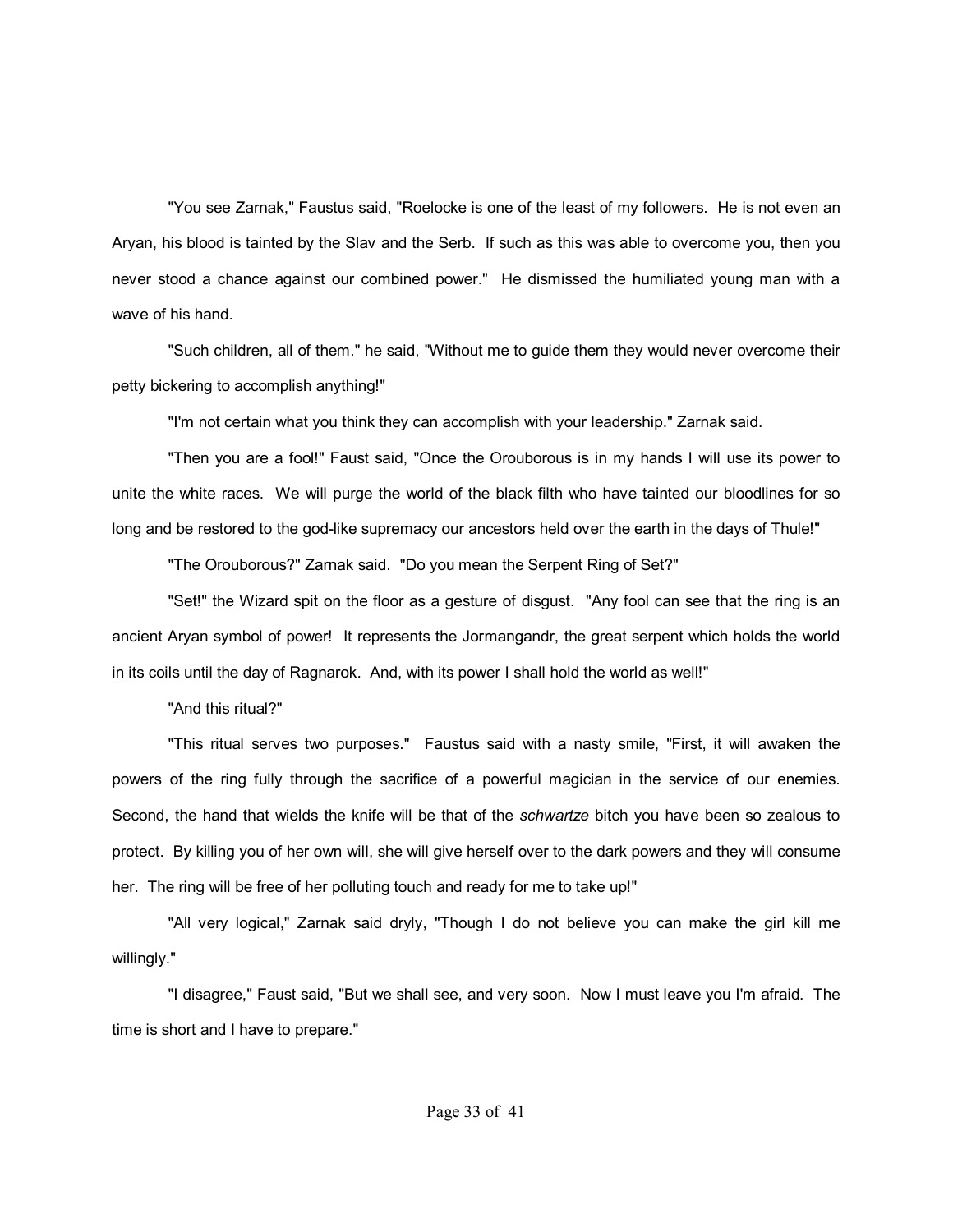When Faustus had gone two attendants ripped open Zarnak's shirt and painted arcane symbols on his chest with what smelled like chicken blood. Then they gagged him with a knotted handkerchief.

When they left he focused his attention on his right hand. The manacle cuff that held him was tight, but he had learned the mastery of the body during his studies in Tibet many years before. With the proper focus he might be able to contract the bones and muscles of his hand enough to slip free.

He was still working on it when the ceremony began. Faust led the robed procession in and took a position at the foot of the altar. Thorne and Karswell stood to his left and Mocata and Roelocke on his right. Eight other sorcerers completed the circle, though Zarnak noticed that they all stood about five feet back, well behind the circle Mocata had poured.

A number of the hooded attendants also entered and stood in a loose circle behind the sorcerers, Zarnak guessed there were at least thirty. The last two entered dragging a robed Vashti by the arms, her face and arms were bruised and scratched. Apparently she had fought with them all the way out.

The assembly began to chant in what sounded like a garbled version of Old High German. After a while they switched to Latin then Enochian, the language John Dee first recorded which he claimed to be the tongue of demons and spirits. Zarnak only half followed the words, these were merely the ritual and liturgy of these people, an odd mix of Western occult formulae, and reconstructed Germanic Paganism with elements of the Black Mass thrown in. No real words of power had yet been spoken and he continued to focus his energies on his hand.

He had made some progress, but not as much as he hoped when the chanting stopped. Vashti was lifted across the circle and placed next to the altar and a knife with a wavy blade like that of a Malay krese was pressed into her hand. She backed against the table and held the blade out at arm's length in an awkward defensive stance.

"Child," said Faustus, "Do you wish to be free of the ring, and of us?"

She cast her wary eyes in his direction but said nothing.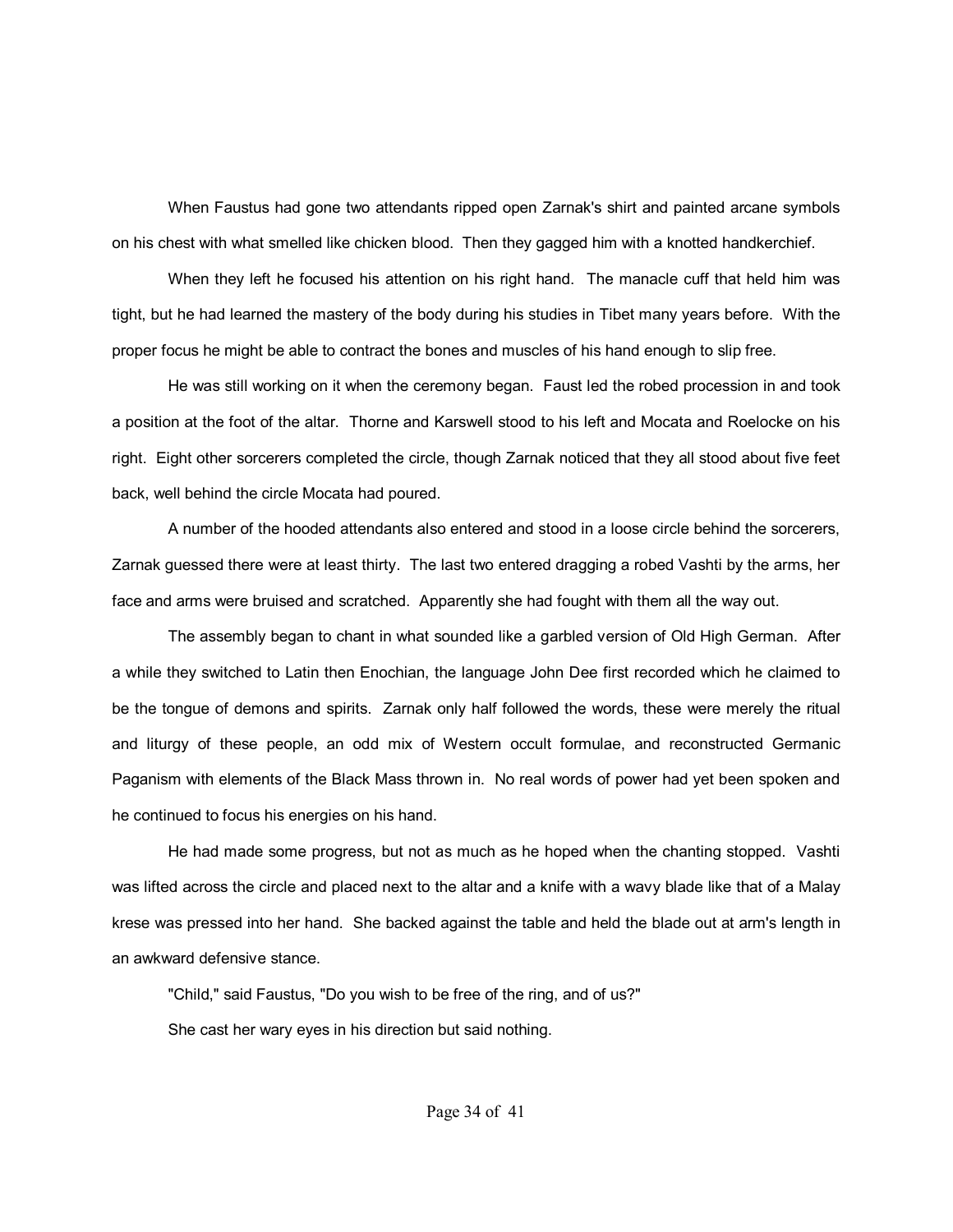"This ritual will free you of the power of the ring." Faustus went on. His voice had become soothing, almost hypnotic. "Once it has fallen from your finger, our interest in you will have ended. You will be free to leave this place and, unless you try to tell anyone about us, you will never hear from us again."

"What about Dr. Zarnak?" She asked. Her voice was steady, but Zarnak could hear the effort that cost her.

"His life is the price you must pay to go free." said Faustus, "You must plunge the knife into his heart to complete the ritual. Once you do that, the ring will come loose and your obligations to us will have ended. You will be free to go."

"No!" her voice was so soft it could barely be heard.

"Perhaps you do not know who this man really is." Faustus said, "He is a sorcerer, just as we are. You think of him as your champion and protector but everything we have done, he has also done. Much more than any of us ever has. If you knew only a tenth of the things he has done in his dark quest for knowledge and power you would kill him with hesitation. Your father would want you to! Your church would want it!"

"No!" Vashti's voice shook, but was a little louder.

"You will be doing him a mercy." Faustus said, "The knife will kill him in a moment. If you leave the job to us it will take days. We will strip the flesh from his bones bit by bit. Our arts can keep him alive and awake through every moment of it. We will let you watch of course, his fate will be your fault after all!"

This time her voice failed her, but she still shook her head "no.'

"Stupid girl!" Faustus said, his tone was that of an angry parent. "Very well, if you don't care anything about him, think of yourself. If you kill him you will go free. If you refuse then I will not be able to protect you from these men. They will take pleasure in hurting you, and violating you! They will do things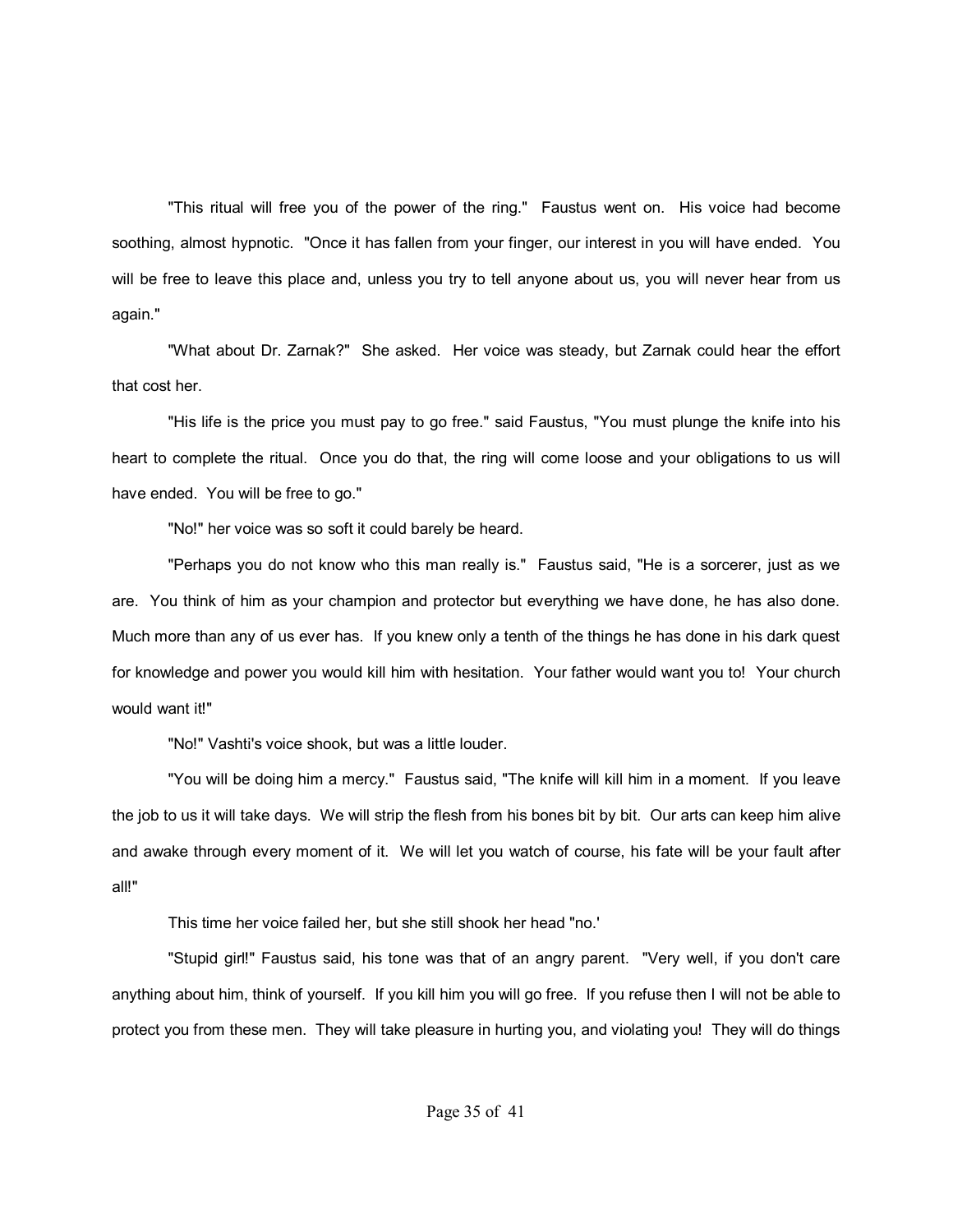to you that you cannot even imagine! Zarnak's suffering may last days, but yours can be stretched out for years!"

"No!" her voice was still soft, but It had taken on a strength and firmness that surprised even Zarnak.

"No!" She repeated, "Do whatever you want, but I will never do anything you want me to."

"Stupid fool," Faustus said scathingly, "Can't you see that what I am asking is only what is in your . . ."

"No!" she cut him off with a cry, "Not a single thing you want!" She threw the knife away from her, not aiming at anyone, just trying to get rid of it. The sorcerers scrambled away from the spinning weapon. It missed them all and clattered harmlessly to the floor. Next she tore off the satin robe. Zarnak's heart leaped when he saw that she still wore her own dress beneath it and his mind began to form a desperate plan.

One of the cultists moved to seize Vashti, but Thorne's massive hand stopped him, "Don't cross the circle you fool!" he snarled.

"Stupid, stupid girl!" Faustus said angrily, "It really would have been better if you had only obeyed. Small matter though, what you will not do of your own free will we can simply force you to do!"

At his signal the knife was tossed back in to land at Vashti's feet and a new chant began. This one was different, it was in a language that had been ancient before any other used in the room had ever been spoken. As soon as the words began, Vashti staggered and put her hands to her head. She was resisting, but her battle of wills with Faustus had already weakened her, and this kind of spell could overpower even the strongest will, albeit only temporarily.

Zarnak's hand came free with a final wrench. He tore away the gag and began his own chant in the same ancient language, though not before he whispered, "Forgive me."

Thorne growled and took a step toward him. He paused before crossing the circle, remembering his own words.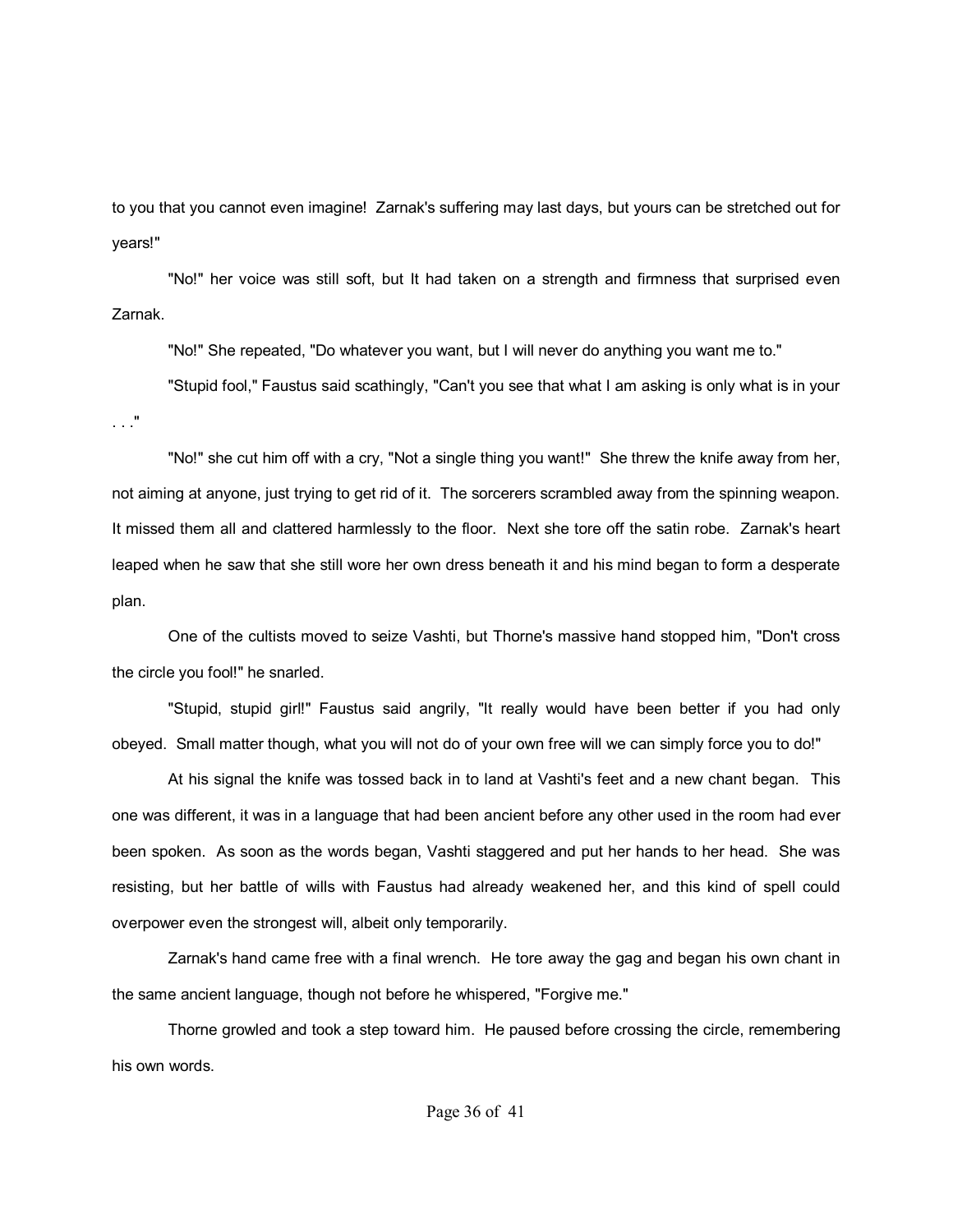"Stay where you are!" Faustus commanded, "Don't break the circle! Zarnak is only one man! No counterspell he can raise can stand against our combined might."

Zarnak knew that this was true. The force the cult represented was overpowering and he had less chance of beating them directly than he would have of stopping a charging bull bare-handed. He hoped that, where raw power would fail, skill might still prevail. Their chant was a general one, designed to raise any of the powers that animated the ring. Like a ju-jitsu expert he worked to redirect their force in a different direction. He couldn't stop them from raising something to possess Vashti's body, but he just might be able to influence *what* that something was.

The chanting had reached a peak of intensity. Vashti threw back her head and screamed as a chill wind rushed through the room extinguishing the candles which provided most of the illumination.

As his eyes adjusted Zarnak was able to make out Vashti's facing Faustus. Physically she was unchanged, but there was something different about her, as is she had gained height and substance. When she spoke in that same ancient tongue her voice had become powerful, and distinctly masculine.

"Who summons Thoth-Amon?"

"Great spirit of the ring," said Faustus in the same language, "I conjure you to do my bidding in the names of Wotan and Donar and all the gods of ancient Thule!"

"Thule?" rumbled the voice from the girl's mouth, "Wotan? What foolishness is this? Those names mean nothing to me! What have the crude gods of the Aesir to do with the greatest of all the wizards of Stygia?"

"I... I have summoned you to serve the cause of the mighty Aryan race!" Faustus stammered, "By the power of the Orouborous, the ring, you must obey!"

The thing that wore Vashti's body threw back its head and let loose a mighty peal of laughter. "I see it all now in the mind of this vessel, this distant daughter of my ancient race! You think this ring was forged by your ancestors? Fools! My race was a mighty civilization practicing deep sorceries when your ancestors were still shaping flint into spear heads!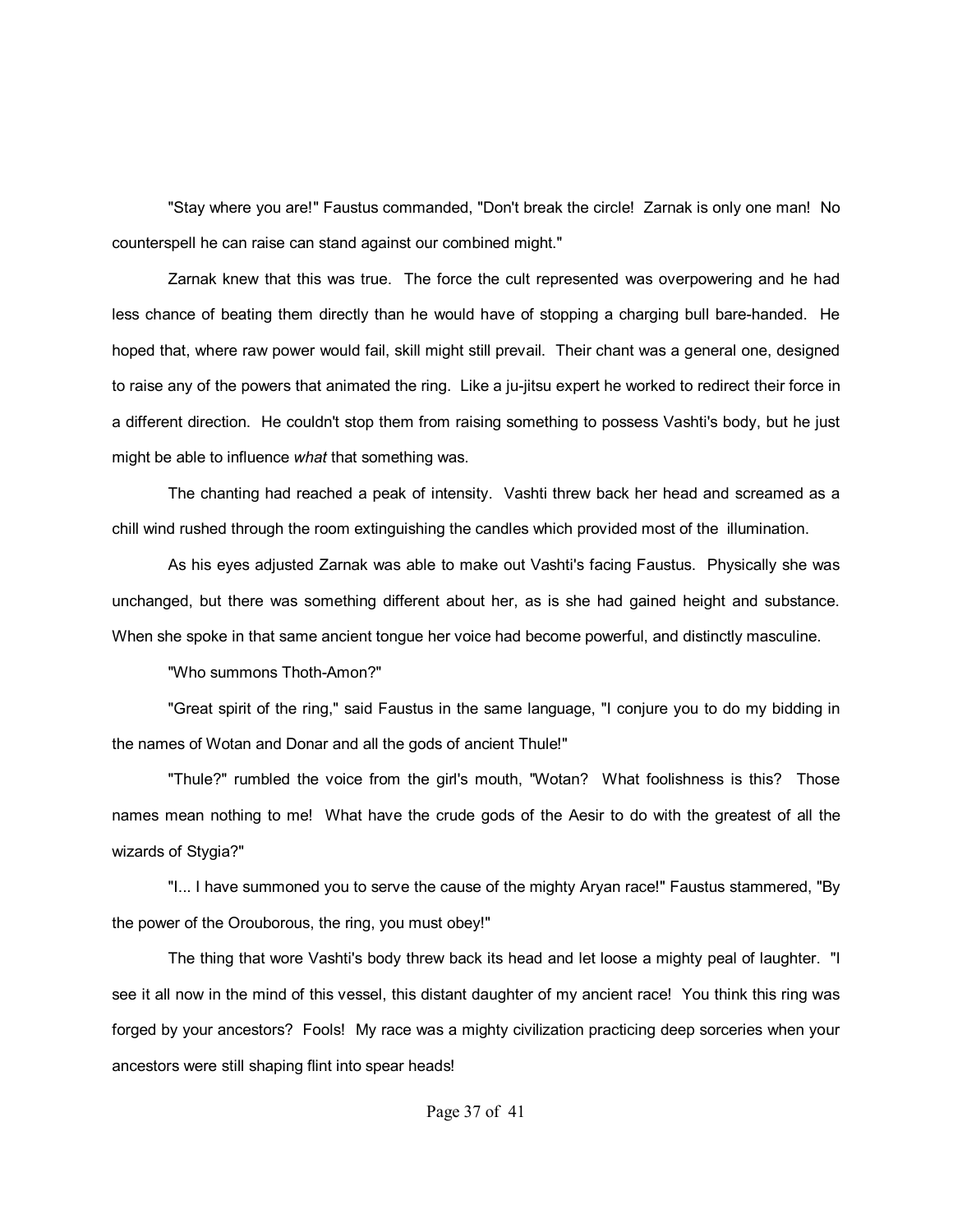"You think to use the ring to unite your race and sweep across the face of the world? You think to purge the blood of the descendants of the Shemites and the Kushites and the Stygians and all the dark races? It is a mighty plan, but Thoth-Amon will never allow dogs like you to conquer the remnants of my people!"

She raised her arms above her head and shadows flowed from the ring, forming hideous halfsolid shapes too terrible to describe. The gathered sorcerers recoiled, and several started toward the door.

"Stand your ground!" Faustus hissed, "We are safe as long as the circle remains unbroken."

"Then run!" cried Zarnak, "For the circle is broken!" He threw the handkerchief that had been his gag so that it landed on the circle. It fell so that it crossed the sand, forming a bridge to the room outside. The shadowy things seemed to sense the breach at once. They swarmed and flopped and writhed through the breach and fell upon the hooded forms outside.

What happened next was chaos. While Thoth-Amon/Vashti stood there laughing the Thule cultists fled in panic. Some reached the doors, among them Karswell and Thorne, others fell prey to the shadow-beasts and their screams filled the room. Faustus tried to fight. He raised his arms in a conjuring gesture, but a dark form coiled around him like a serpent and dragged him down. Behind him Roelocke had backed against the wall and was sobbing with terror.

Taking advantage of the carnage, Zarnak struck again. He had unleashed this chaos, now he had to stop it! His free hand caught at the collar of Vashti's dress and tore at it.

One slender hand caught his wrist in a vice-like grip and the other struck him a powerful backhand blow across the face. His hand was jerked away from her throat but as it went his fingers caught the thin silver chain and came away with it.

Vashti's free hand rose for another blow but Zarnak was quicker. He had enough movement in his pinioned wrist to shake the chain and he did with all his strength. The tiny silver bell began to peal and at its bright sound Thoth-Amon/Vashti clutched her ears and howled with pain. The shadows reacted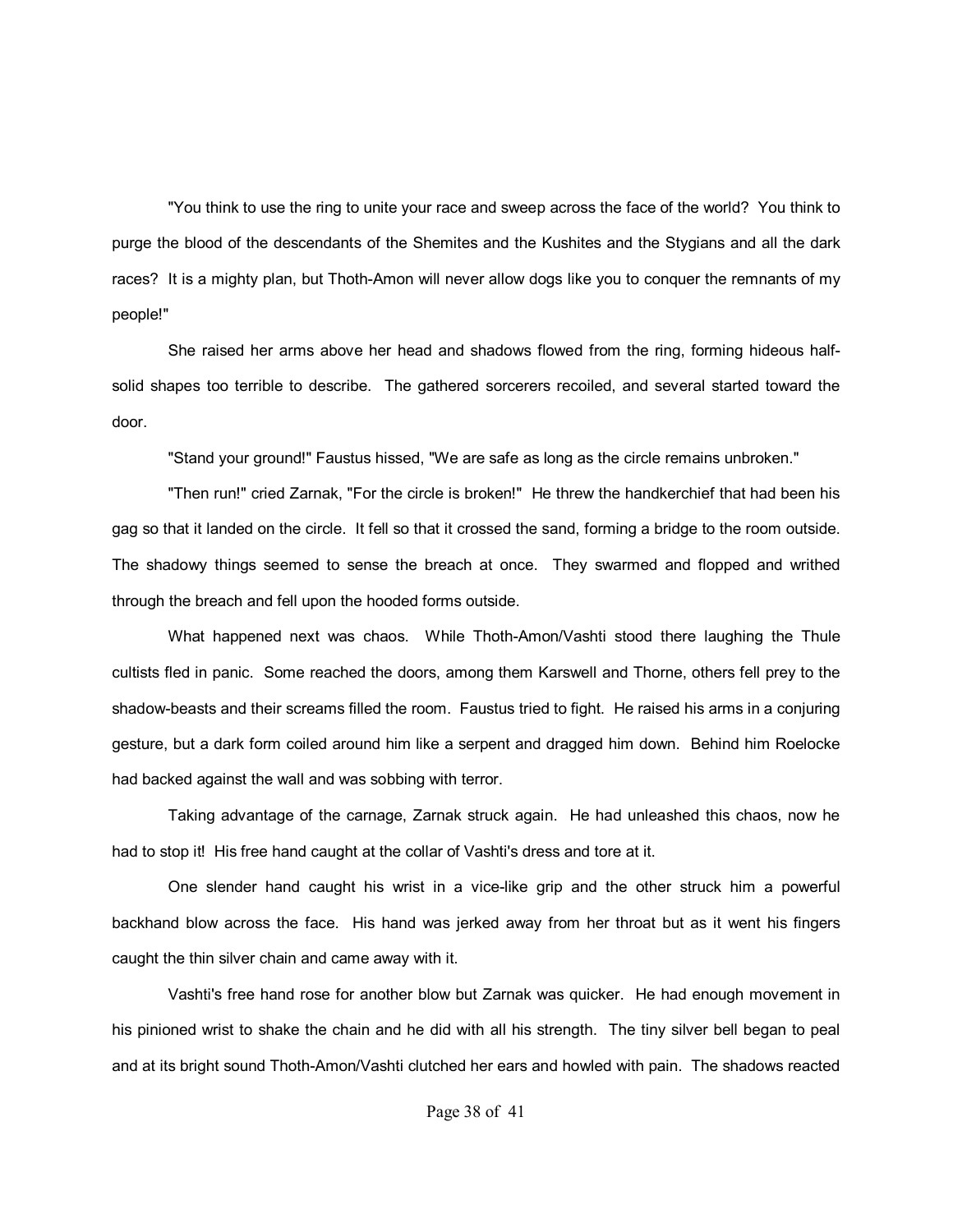too. Their writhing and flopping became more frenzied and they fled to the corners of the room and faded from sight.

Zarnak continued ringing the bell until he was certain that the things had all fled back to their darksome home. Then he spoke the words of the formula he had written down at the curio shop. As he spoke, the ring began to glow red with head. With a bellow of pain Thoth-Amon/Vashti shook her hand frantically, trying to shake it loose. The serpent ring must have loosened its grasp for it flew from her hand to go bouncing across the room and Vashti swooned.

Zarnak raised himself as far as possible to survey the scene. The last of the survivors was scurrying from the room. The man, it might have been Roelocke, clutched something small to his chest as he ran. Then he was gone and there were only the robed bodies of the dead and the dying.

"Vashti!" he called, "Are you awake? Can you hear me?"

"I. . . I'm here." Her voice answered, "I feel strange, but I think I'm alright." Slowly she stood, then moved to his side.

"What happened?" she said.

"It's over," Zarnak replied, "At least for the most part. I'll tell you all about it when weíre away from here. For the moment though, I need you to find the keys, or something we can use to break these manacles.

An hour later the room was filled with police detectives and ambulance attendants. Seventeen of the cultists had died, another half dozen still lived but the experience had left them with shattered minds. Zarnak and Vashti had cared for them as best they could until help had come, but Zarnak doubted that any of them would ever be whole again.

"Not a mark on 'em." Cardona muttered angrily, "I can just hear what D.A. Quinn will have to say about trying to prosecute this!"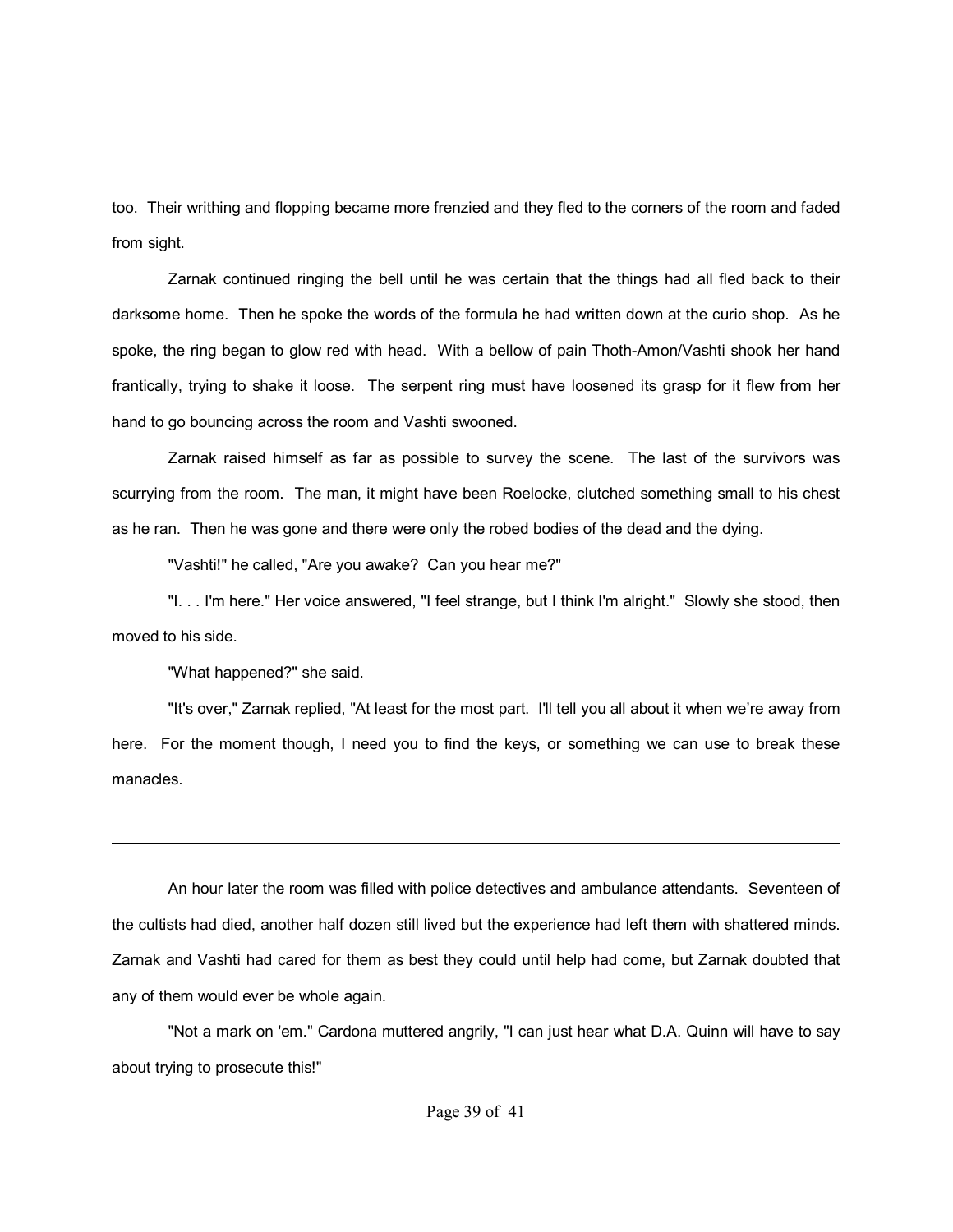"So many dead!" Vashti said sadly.

"Yeah? Well, I'm not gonna waste any tears over the likes of these!" Cardona paused, "Are you okay Miss Sinclair?" He gestured to her right hand, which was wrapped in a handkerchief.

"Let me see." Said Zarnak, and gently unwrapped the crude bandage. Beneath it her hand was burned, especially the ring finger, which bore an ugly red weal in the shape of a coiled serpent.

"It will heal," he said, "But I'm afraid it will leave a scar. I'm sorry that I could not have found a better way to remove it."

 "I don't mind." She said, "I was frightened before, of the ring, those men, all of it. Now I'm not afraid." She looked at her hand, "I don't feel as if I'll ever be afraid of anything like this again."

"I'm glad for that." Cardona said, "But I'm still worried. We've put out a dragnet for the men you could identify, the ones who got away. The problem is there are a lot more that we don't know who they are, and that creepy ring is missing. If one of them has it, this thing may not be over yet."

"For now, I think it is." Zarnak said, "These men live dark and secretive lives. They cannot abide the attention this debacle will bring on them, especially not the attention of the authorities. You may find them hard to catch and even harder to prosecute, but I do not believe they will ever dare come together again. It was only the promise of the ring's power that allowed them to overcome their mutual hatred and work together. Whoever has the ring now will not willingly share it."

"What about the ring?" Vashti asked.

"It's power will be too much for any of them to master alone." Zarnak said, "It will consume anyone who tries to use it."

"It sounds like, for the time at least, you've beaten them Doc." said Cardona.

"They are beaten," Zarnak agreed, "Although I think Miss Sinclair deserves more of the credit than I do."

"Me?" she was incredulous, "But I didn't do anything!"